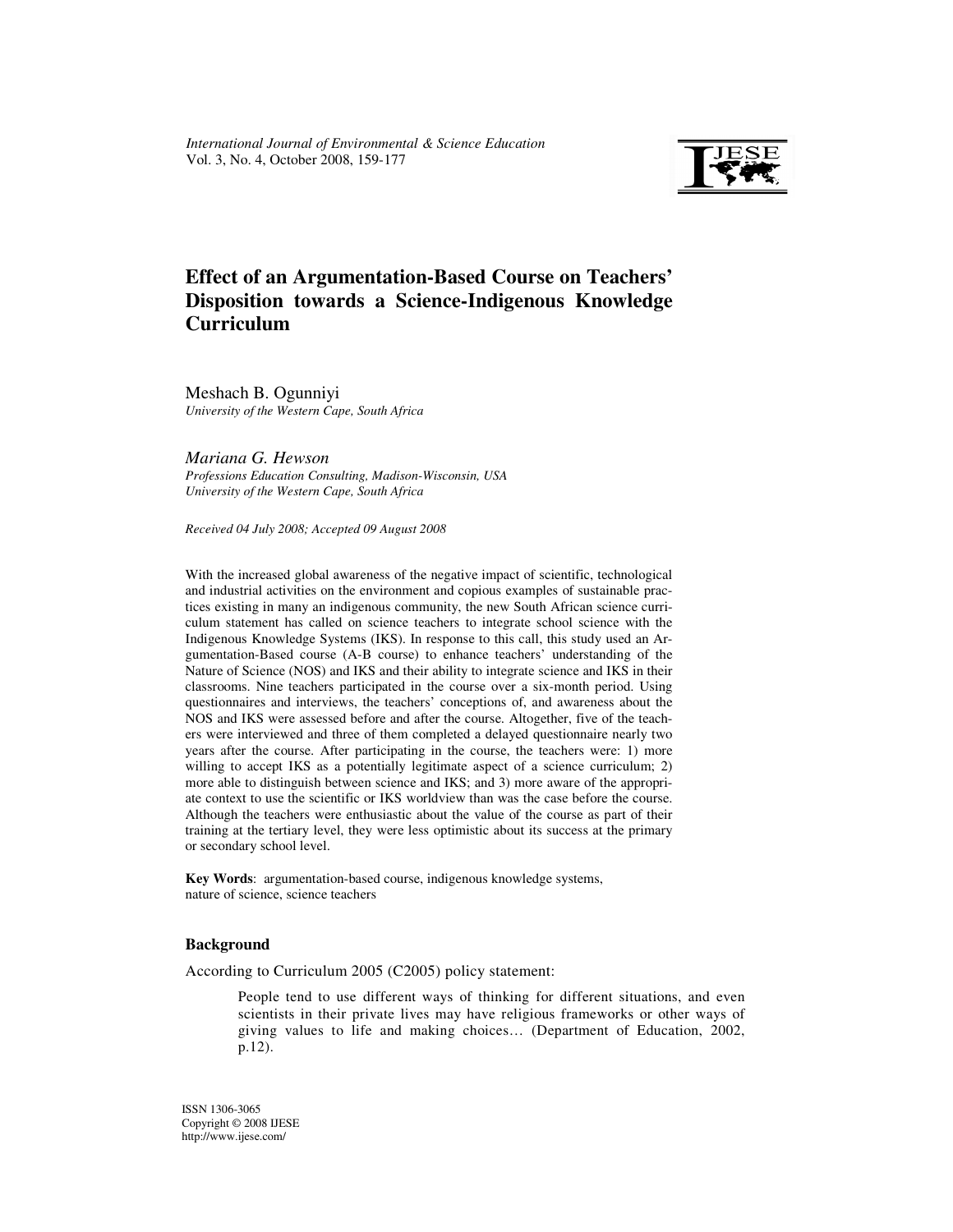Two main reasons given in C2005 for the call to integrate science with IKS are firstly that such systems reflect the wisdom and values that people living in Southern Africa have acquired over the centuries. Secondly, much of this valuable wisdom is believed to have been lost in the last 300 years of colonization. Indeed, many of contemporary South African teachers, especially the Whites and westernized Coloured and Black teachers, are unfamiliar with African IKS and with strategies to include IKS within the conventional science classroom.

In their rebuttal of the stance taken by Cobern & Loving (2001) that IKS be excluded from school science, Corsiglia and Snively (2001) argue that IKS offers knowledge that western science has not yet learned to produce. They contend further that the current environmental crisis has largely been caused by western scientific, technological and industrial activities. Several scholars have expressed a similar viewpoint namely that in the last three centuries, western colonial powers have not only used science (and technology) as a repressive instrument of social control in non-western societies, their activities have resulted in a harrowing legacy of epistemological silencing of other ways of interpreting experience, exclusivity, preemption of any possibility for coexistence, fruitful exchange of methods or dialogue around heuristic methods (Odora-Hoppers, 2002). Consequently, science (and technology) with its absolute power and self justification at the exclusion of other ways of knowing has also resulted in countless failed development initiatives around the world of which the most obvious perhaps is the current environment crisis threatening the very existence of the entire human race. It is this awareness perhaps that has forced certain scientists to pay increased attention to how IKS can been used for environmental sustainability in nonwestern societies (Hewson, 1988; Hewson & Hewson, 1988; Odora-Hoppers, 2002; Ogunniyi, 1988, 2004). It is against this background that C2005 has called for the re-discovery and the application of IKS to improve the quality of life of all South Africans.

C2005 has caused much controversy amongst stakeholders, especially the teachers probably because of the top-down approach in which the curriculum was implemented. For example, teachers who were expected to implement a curriculum (requiring a radically different instructional approach from the existing fact-oriented curriculum) were neither adequately informed why the existing curriculum was to be replaced nor equipped with necessary instructional skills for its implementation (Jansen & Christie, 1999; Ogunniyi, 1997). Besides, C2005 policy statement has failed to show how teachers can help their students to recognize and value IKS in order to integrate it with school science. It seems that the designers of C2005 were unaware of the complexity of such an inclusive curriculum or the difficulties that have been encountered in attempts to bring about conceptual change among teachers and learners worldwide (e.g., Aikenhead, 1996; Aikenhead & Jegede, 1999; Garroutte, 1999; Gunstone & White, 2000; Hewson & Hewson, 1988; Jegede, 1995; Manzini, 2000; Nichol & Robinson, 2000; Ogawa, 1986, 1995; Ogunniyi, 1988, 2004, 2005).

160 Attempts to improve teachers' understanding of the nature of science or the nature of IKS without helping them to translate this knowledge into classroom practice have been found to be inadequate (Nichol & Robinson, 2000; Ogunniyi, 2004). Several studies have further shown that the most effective way to get teachers to understand the NOS (e.g. Abd-El-Khalick, 2005; Aikenhead, 1996; Erduran, et al, 2004; Niaz, et al, 2002; Osborne et al, 2004; Simon et al, 2006; Zeidler, et al., 2002; Zohar & Nemet, 2002), the Nature of IKS or to integrate the two (e.g. Aikenhead, 1996; Aikenhead & Jegede, 1999; Garroutte, 1999; Hewson & Hewson, 1988, 2003; Jegede, 1995; Manzini, 2000; Nichol & Robinson, 2000; Ogawa, 1986, 1995; Ogunniyi, 2004, 2006) is to engage them in long-term mentoring, dialogues and explicitly reflective instructional approaches (e.g. Abd-El-Khalick, 2005; Barad, 2000; Ogunniyi, 2006, 2007a, b). Unlike earlier studies whose main focus was conceptual change in favour of science, we considered both science and IKS on an equal basis and as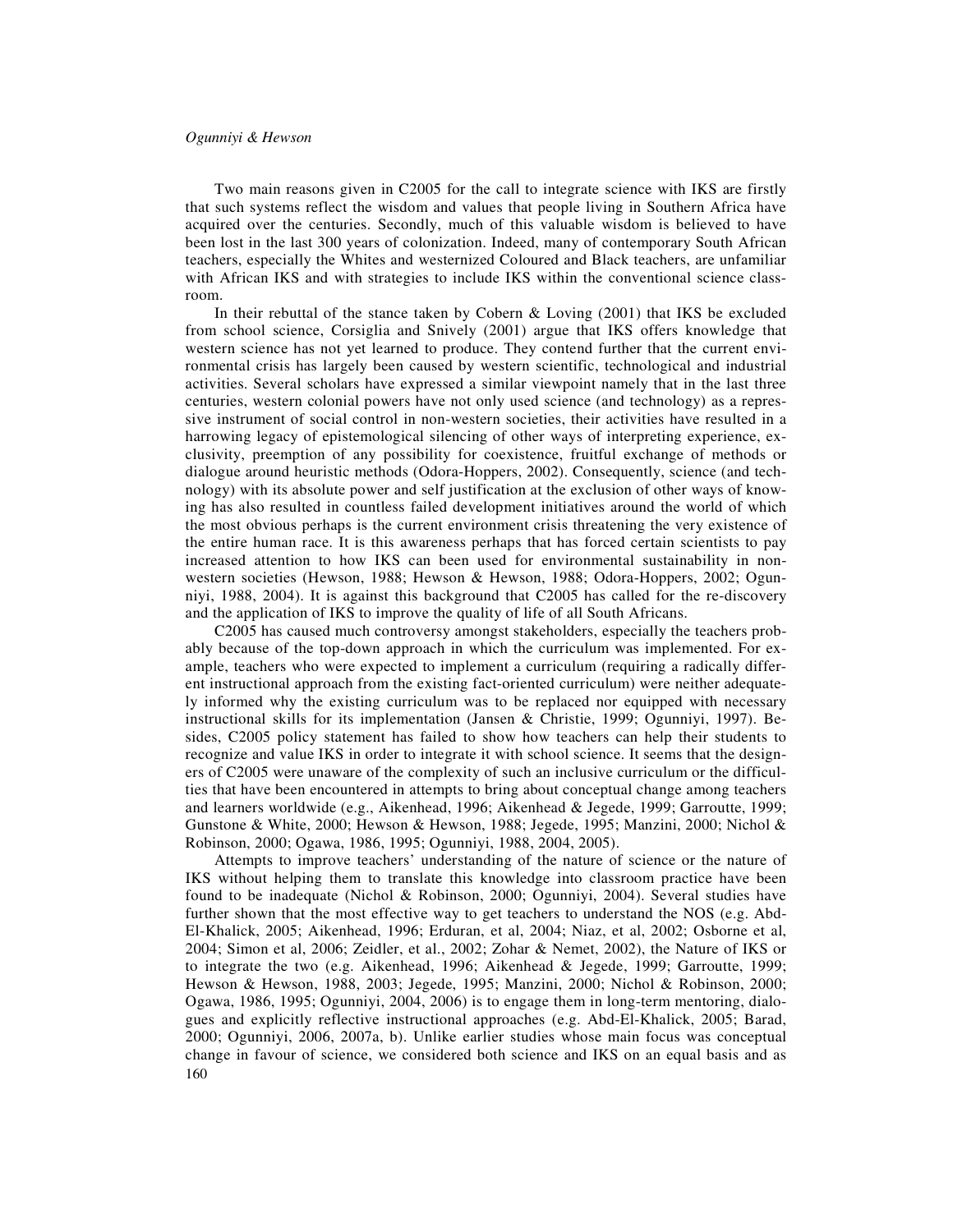authentic ways of knowing or interpreting experience to meet the requirements a fair argumentation (Skirbekk & Gilje, 2001). We also thought it necessary to first assess the teachers' understandings, perceptions, attitudes, beliefs, presuppositions and practical arguments about science and IKS before exposing them to the course (Ogunniyi, 2004; 2007a).

#### *Argumentation as An Instructional Tool*

Within the last decade there has been an increased interest in determining the effectiveness or otherwise of argumentation in enhancing teachers' and students' understanding of the NOS (e.g., Driver et al, 2000; Ebenezer, 1996; Erduran et al, 2004; Jimenez-Aleixandre et al, 2000; Kelly & Bazeman, 2003; Kelly & Takao, 2002; Niaz et al, 2002; Osborne et al, 2004; Ogunniyi, 2004, 2006, 2007 a & b; Simon et al, 2006; Zohar & Nemet, 2002). Many of these studies have shown the importance of argumentation and dialogue as useful tools for enhancing teachers' and students' conceptual understanding as well as increasing their awareness of the tentative and material-discursive nature of scientific practices (Barad, 2000).

Toulmin's Argumentation Pattern (TAP) has been one of the most frequently used argumentation models by science educators to enhance teachers' and learners' understanding of the NOS (e.g. Driver et al, 2000; Ebenezer, 1996; Erduran et al, 2004; Jimenez-Aleixandre et al, 2000; Kelly & Bazeman, 2003; Kelly & Takao, 2002; Osborne et al, 2004). However, the TAP is more applicable to a deductive-inductive classroom discourse than what is required when IKS is to be integrated with school science. The Contiguity Argumentation Theory (CAT) on the other hand deals with both logical or scientifically valid arguments as well as non-logical metaphysical discourses embraced by IKS. The TAP essentially involves the processing of data, warrants, support, and claims (Toulmin, 1985). It has been applied as a methodological tool for the analysis of a wide range of science curricula and also as a heuristic for the assessment of student work and of both large and small group student discussions (Erduran et al, 2004). According to Lawson (2004) effective instruction encourages an atmosphere where ideas may be raised and then contradicted by evidence and by the arguments of others. Since the TAP is well known in the field of science education the rest of the background of this paper is devoted to the CAT.

## *Contiguity Argumentation Theory (CAT)*

CAT, rooted in the Contiguity Theory, is a learning theory traceable to the Platonic and Aristotelian era. The Aristotelian Contiguity Theory asserted that one or two states of mind (or, as applied in CAT, two distinct co-existing thought systems such as science and IKS), tend to readily couple with, or recall each other to create an optimum cognitive state. This type of association has sometimes been considered the basic type to which all others are reducible. Philosophers have long recognized the phenomenon of association of ideas. For instance, Plato cites examples of association by contiguity and similarity. Also, Aristotle in his treatment of memory enumerated similarity, contrast, and contiguity as relations which mediate recollection. Hobbes was well aware of the psychological import of the phenomenon of association and anticipated Locke's distinction between chance and controlled association. However, it was Locke who introduced the phrase "association of ideas" and gave impetus to modern association psychology. Following Locke's notion of association of ideas, various scholars (e.g., Berkeley and Hume) were especially concerned with the relations mediating association. Berkeley enumerated similarity, causality and co-existence or contiguity as critical to recall or learning in general. Hume talked about resemblance and contiguity in time or place and cause or effect. Associationism is therefore a theory of the structure and organiza-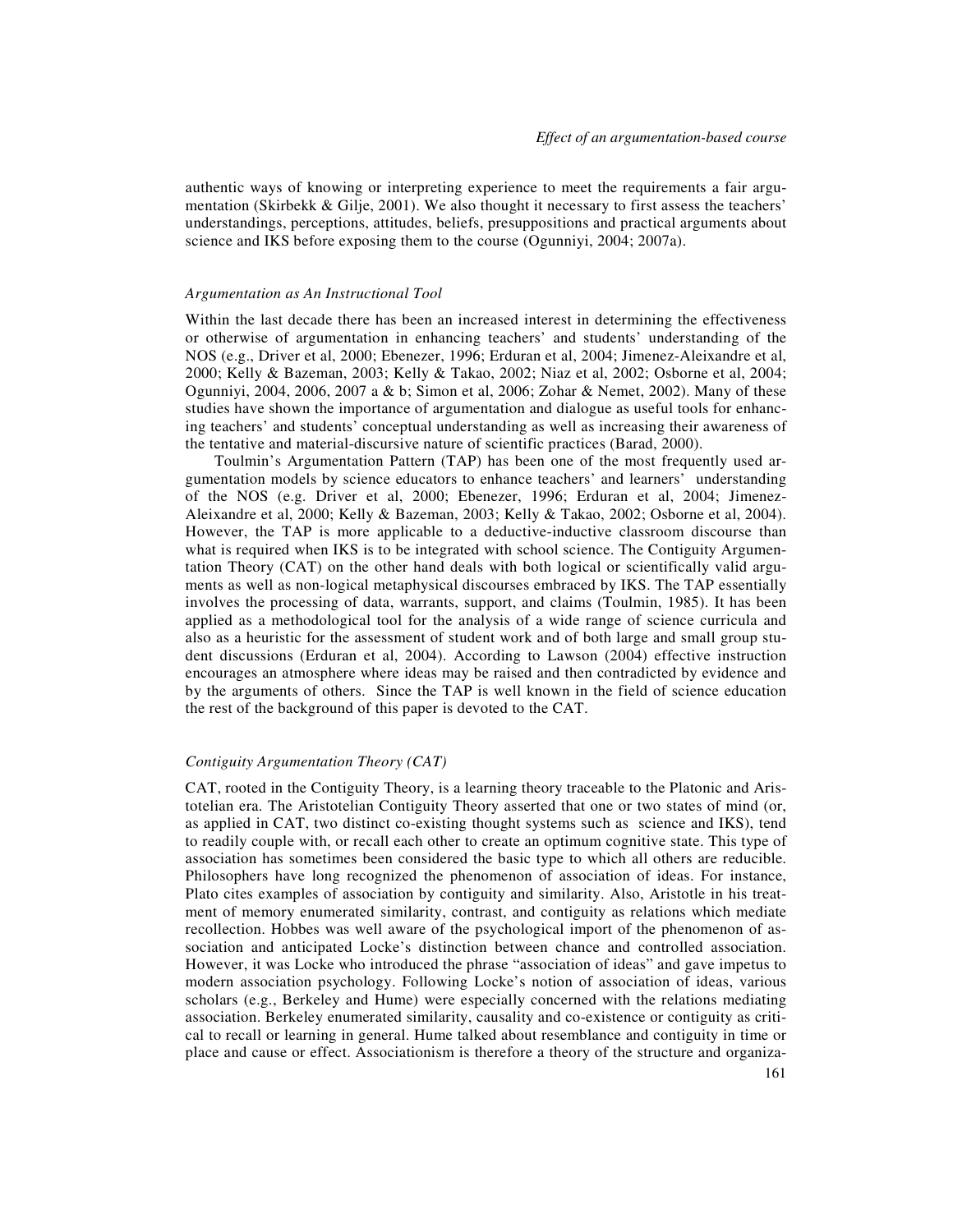tion of the mind. which asserts that every mental state is resolvable into simple, discrete components. In addition, mental life is explicable by the combination and recombination of these elemental states in conformity with the laws of association of ideas (Runes, 1975). Although CAT is largely underpinned by the Aristotelian Contiguity Theory, it regards such elemental ideas not as "concrete referents" but as dynamic organizing conditionals or "frames of reference**"** that galvanize the process of association or learning in general depending on the context in question. CAT holds that claims and counter-claims on any subject matter within (or across) fields (e.g., science and IKS) can only be justified if neither thought system is dominant. There must also be valid grounds for juxtaposing the two distinctive worldviews within a given dialogical space. The role of such a dialogical space is to facilitate the process of re-articulation, appropriation, and/or negotiation of meanings of the different worldviews. Students must therefore be able to negotiate the meanings across the two distinct thought systems in order to integrate them.

CAT recognizes five categories that describe the way conceptions can move within a student's mind. These categories can also describe the movement of conceptions amongst students involved in dialogues warranting the mobilization of scientific and/or IKS-based conceptions. Concepts in the five categories exist in a dynamic state of flux in a person's mind. The five cognitive categories are: dominant conceptions, suppressed conceptions, assimilated conceptions, emergent conceptions, and equipollent conceptions. A conception becomes dominant when it is the most adaptable to a given context. However, in another context the same dominant conception can become suppressed by, or assimilated into another more adaptable metal state. An emergent conception arises when an individual has no previous knowledge of a given phenomenon as would be the case with many scientific concepts and theories e.g., atoms, gene, entropy, theory of relativity etc. An equipollent conception occurs when two competing ideas or worldviews exert comparably equal intellectual force on an individual. In that case, the ideas or worldviews tend to co-exist in his/her mind without necessarily resulting in a conflict e.g., creation theory and evolution theory. The context of a given discourse plays an important role in the amount or intensity of emotional arousal experienced by the participants in such a discourse. More details about these five cognitive categories have been reported elsewhere (Ogunniyi, 2007a,b) and will not be repeated here.

#### *Purpose of the Study*

Since its inception in 1997, the new South African science curriculum encouraging the integration of science and IKS has not been favorably received by teachers (e.g., Jansen & Christie, 1997; Ogunniyi, 1997, 2000, 2004, 2006). Rather, it has been a subject of heated debate among stakeholders. The purpose of the study therefore, was to determine the effects of an argumentation-based course (including dialogues and discursions) on teachers' ability to: express their views freely; develop a better appreciation for the new curriculum; and to select appropriate instructional methods to integrate IKS into the science classrooms.

## **Method**

## *Argumentation-Based Course (A-B course)*

162 The Argumentation-Based course (A-B course) was underpinned largely by the CAT described above. The course integrated studies in the history, philosophy and sociology of science and to some extent anthropology, linguistics and African IKS. The purpose was to link science with IKS. Briefly, the history of science component of the A-B course involved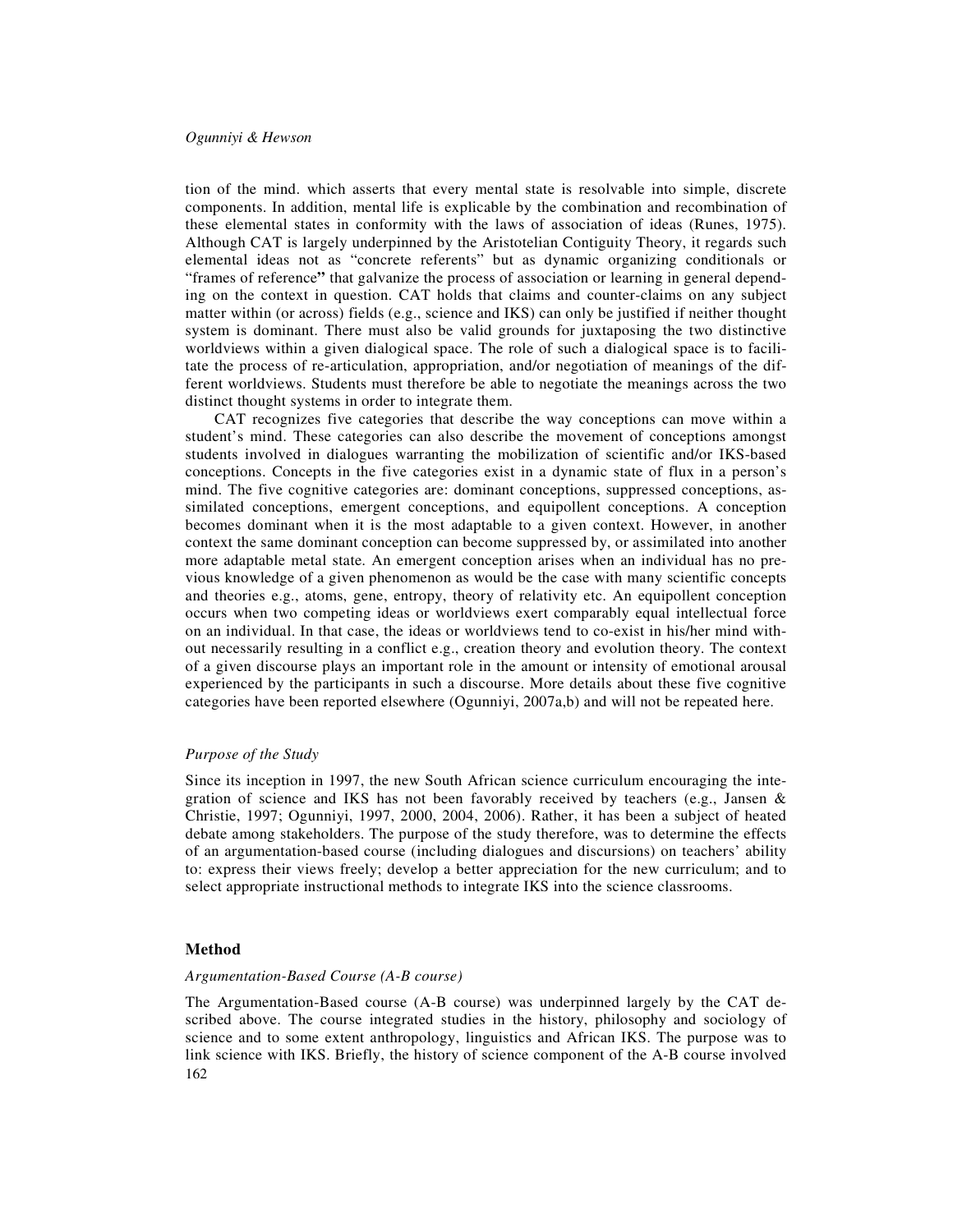lectures and reading assignments on the pre-Socratic scholars' notions about the universe; Greek science and the controversies surrounding the nature of matter; medieval science of motion (including significant contributions made by western and non-western scholars) especially the arguments about the moving earth; Ptolemaic geo-centric system versus the Copernican heliocentric system; the change from Aristotelian to Newtonian mechanics; Newton's arguments about his so-called Systems of the World; Descartes' mechanical system of the world; alchemy versus modern chemistry; Einstein's versus Bohr's arguments about nature of reality; etc. The philosophy of science component of the A-B course was based on the works of numerous philosophers of science. The topics included: forms of reasoning in science and associated ontological, epistemological and axiological issues; the roles of empiricism, rationalism in scientific inquiries; the roles of laws and theories in scientific explanations; causality, probability and determinism; mechanistic explanation versus teleological or anthropomorphic explanations; the Nature of Science, etc.

The sociology of science component examined contemporary socio-scientific issues and science education, for example, the etiology of HIV/AIDS; the roles or purposes of humans in the universe; the roles of science and technology in environmental conservation; causes and/or consequences of global warming; the ethics of population control; fraud in scientific reporting; commonly encountered dissenting positions within the scientific community, etc. The IKS component was based on the works of sociologists, anthropologists, linguists, scientists and science educators. Among others, we examined the holistic nature of IKS and cultural beliefs, and explored a number of studies on IKS in non-western societies. More details of the content and processes in the course have been published elsewhere (Ogunniyi, 2007a,b).

#### *Teachers' Profiles*

Although the nine teachers (designated as T1-T9) enrolled in the A-B course differ in age and teaching experience, they share certain common characteristics such as: coming from the so-called Coloured and Black communities; teaching science and mathematics in the previously disadvantaged schools; having been schooled in the mechanized worldview of western science and sharing strong religious beliefs. Also, with the exception of T8 and T9 all the other teachers are males.

T1 is a 40 year-old biology teacher from a neighbouring southern African country. He is a very zealous Seventh Day Adventist, speaks his native language as well as German, Afrikaans and English. He expresses his viewpoint strongly and tends to be repetitive. T2, an active participant in class discussions, is a 42 year old Afrikaans speaking sciencemathematics teacher. He is an Anglican and like T1 expresses his religious views without apology. T3, a generally shy and quiet person, is a 36 year-old Xhosa speaking physical science teacher and a liberal Methodist. He seems to come alive only when asked to express his viewpoint. T4 is a 50 year-old Afrikaans-English speaking physical science-mathematics teacher. He is a zealous Moslem and by far the most articulate and argumentative member of the group. T5, a 43 year-old and an Afrikaans/English speaking biology teacher is a zealous Anglican and perhaps the most politically active person in the group. T6 is a 51 year-old Afrikaans speaking mathematics-science teacher of the Dutch Reformed Church. T7 is an Afrikaans speaking middle school science, mathematics and technology teacher. He is soft spoken but a staunch Anglican. T8 is a 39 year-old primary mathematics-science teacher with a liberal Dutch Reformed background. T9 is a 51 year-old science teacher (with an Engineering background) from South-East Asia. She is the wife of a Methodist missionary, has lived in South Africa for 18 years, and has a strong religious viewpoint. While we were well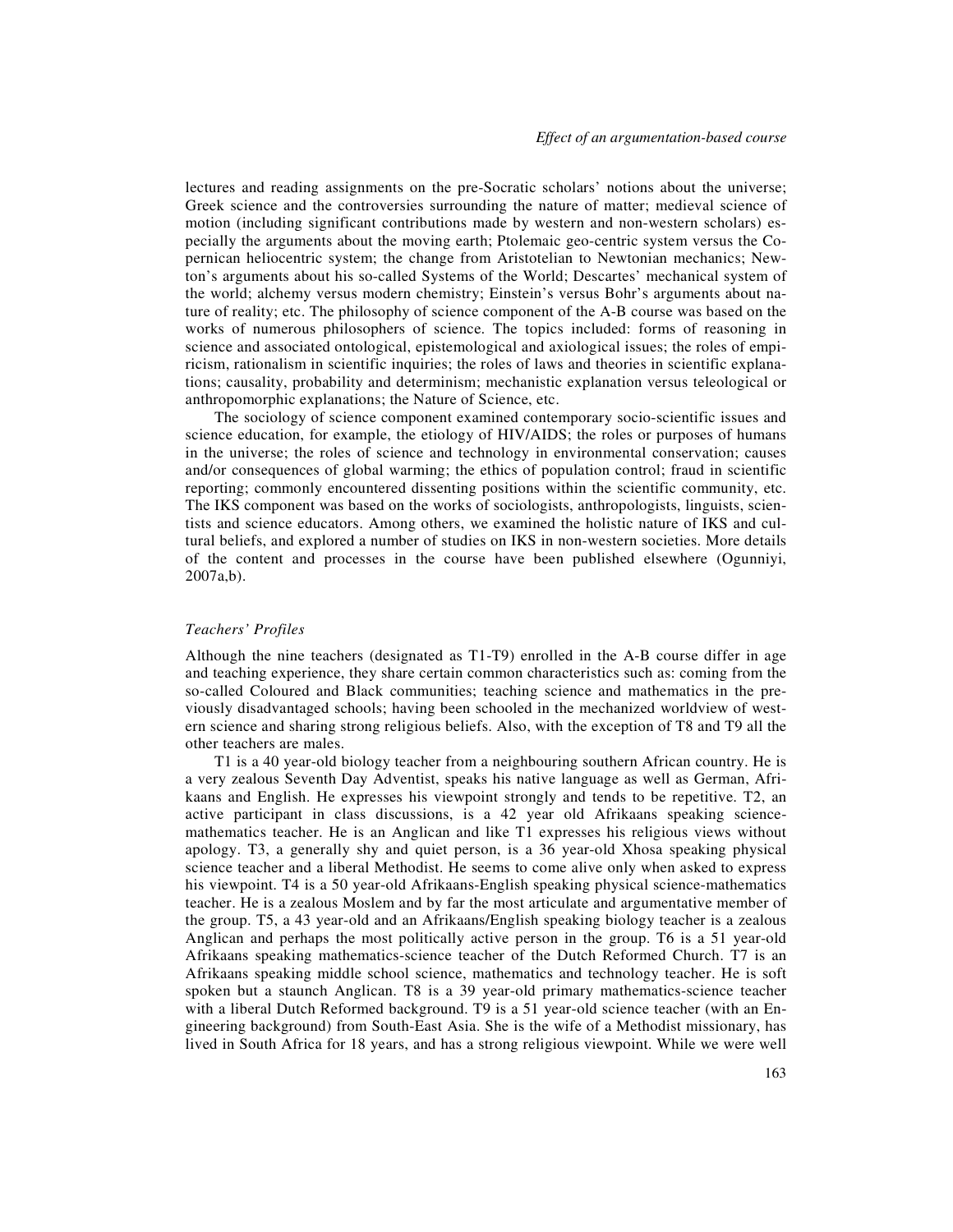aware that the teachers' profiles are likely to influence their views about the NOS and IKS, their dispositions towards C2005 and the outcomes of their exposure to the A-B course we also assumed that the course would provide them the needed opportunity for dialogue and to externalize their thoughts about the new curriculum--a matter that seems to have been overlooked by the designers of that curriculum.

#### *Implementation of the Argumentation-Based Course*

Each session of the A-B course systematically used elements of the CAT described above. The first one and a half hours of each three-hour class session of the A-B course was an interactive lecture on a topic employing CAT and, to some extent, the TAP. The former was found handy for interrogating the teachers' conceptions of both the NOS and IKS while the latter was used largely to explore their views about the NOS. This was followed by one hour of arguments and discussions based on questions raised by the teachers as well as trigger questions. The teachers were encouraged to raise or answer any questions, argue and express their views or refute any claims made by the lecturer or their fellow students without feeling intimidated. They were encouraged to base their arguments on sound reasoning while at the same time being sensitive to the religious beliefs and sentiments of their counterparts. They were also encouraged to see argumentation not as a means to denigrate other people's opinions or beliefs, but as a social, democratic and intellectual activity aimed at justifying or refuting claims made by the texts, course instructor and by fellow teachers. A course notebook contained numerous articles and chapters, and course participants were required to complete course assignments including the submission of two reflective essays. The last 30 minutes was used to check in with the teachers. clarify issues and ideas raised during the discussion, seek for consensus and conclusion, and plan for the following week.

## *The NOS and IKS (NOS-IKS) Questionnaire*

During and after the course, the nine teachers completed the Nature of Science and Indigenour Knowledge Systems (NOS-IKS) questionnaire in which they were asked to identify whether given statements represented scientific or IKS viewpoints, or belonged to the "I Don't Know" category. The teachers were also invited to select and rank the 10 top teaching strategies out of a total of 16 in terms of usefulness for integrating IKS with science.

The development of the NOS-IKS questionnaire was grounded in practicing teachers' views. First, over 50 items deemed relevant to the nature of science and IKS were generated and administered to 45 experienced science teachers. Through a sequence of refinements based on scholarly critique and pilot tests, the final questionnaire had 50 items regrouped into five major sections: 1) respondents' identification with statements concerning the C2005 requirement that the curriculum should be sensitive to learners' IKS; 2) respondents' categorization of 21 statements as either science, or IKS, or both; 3) respondents' rankings of instructional methods most appropriate for integrating IKS with the science curriculum; 4) respondents' views about integrating science and IKS; and 5) demographic information. Validity checks involved average pair-wise ratings of items from 1 to 5 (1 being a poor item and 5, an excellent item) by four science educators on the final draft of the NOS-IKS questionnaire. Using the Spearman Rank Difference formula, we obtained 0.98. An odd-even and a split-half correlation was 0.92 and 0.99 respectively (Ogunniyi, 2006). These data show a strong face, content and construct validity of the instrument.

164 Five teachers (T1, T2 T3, T4 and T5) were interviewed and three (T1, T3, and T5) also completed a delayed post-test of the NOS-IKS questionnaire two years after the course.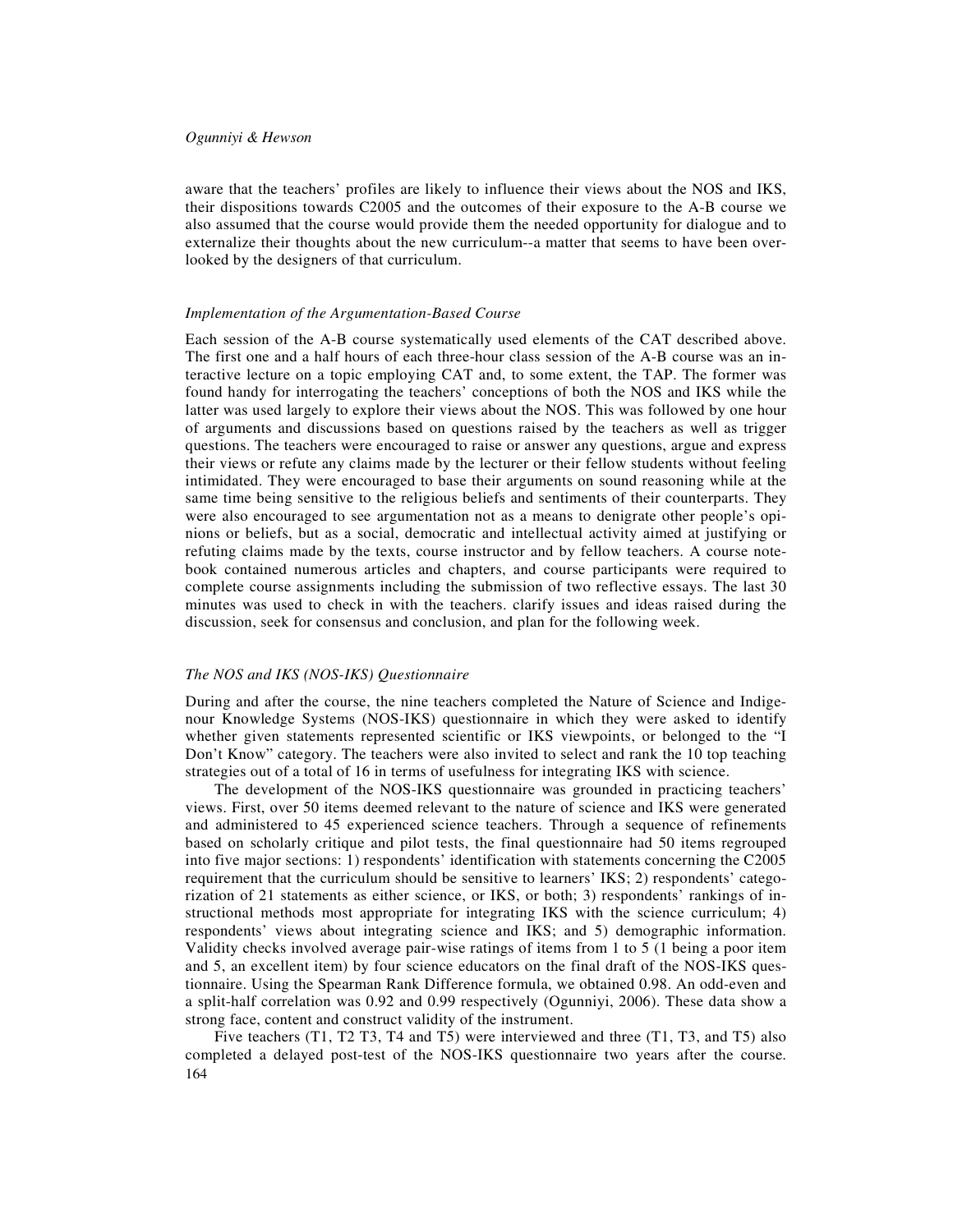Some of the original group of teachers left town for jobs in other parts of the country and were unavailable for the follow-up interview. The teachers interviewed were shown their responses to the NOS-IKS questionnaire they had completed previously and were asked to explain their responses. These interviews were analysed qualitatively by identifying verbal statements (units) that characterized the essence of each teacher's ideas. Further, the teachers were required to write two reflective essays on any issue covered in the argumentation course. This provided us with additional insight into the nature of the teachers' perceptual shifts relative to the new curriculum. However, space limitation would not permit us to present much of the data derivable from these essays.

## **Results**

We report our results in the context of our original questions, and combine the descriptive data with verbatim interview data. Where pre- and post-test changes were noted, we applied the CAT categories to describe the type of changes.

Table 1. Teachers' ratings of statements as representative of science and IKS.

| <b>Scientific Conceptions</b>                                                                                                                                 | <b>Pre-test</b> $\%$ | Post-test % |
|---------------------------------------------------------------------------------------------------------------------------------------------------------------|----------------------|-------------|
| IIt is highly probable that the universe occurred by chance and undergoes<br>continuous evolution                                                             | 44                   | 78          |
| Time is real, continuous and irreversible                                                                                                                     | 56                   | 67          |
| Space is real and has definite dimensions                                                                                                                     | 22                   | 67          |
| All events have natural causes only                                                                                                                           | 56                   | 67          |
| Language is an important tool that can be used to describe, explain, but not<br>create natural phenomena                                                      | 56                   | 56          |
| Nature is real, observable and testable                                                                                                                       | 78                   | 67          |
| Sense perceptions are the only valid and reliable means to understand nature                                                                                  | 67                   | 44          |
| <b>Indigenous Knowledge Conceptions</b>                                                                                                                       |                      |             |
|                                                                                                                                                               | 67                   | 78          |
|                                                                                                                                                               | 56                   | 78          |
| Humans are capable of understanding only part of nature<br>Events have both natural and unnatural causes<br>A supreme being created and controls the universe | 67                   | 67          |
| Language is an important tool that can be used to explain, predict and even<br>create natural phenomena                                                       | 56                   | 67          |
| Time is real, continuous and cyclical                                                                                                                         | 22                   | 44          |
| Matter is real and exists within time, space and the spiritual realm                                                                                          | 44                   | 56          |

#### **Combination Science + IKS Conceptions**

| Humans should harmonize with nature rather than exploit it           |  |
|----------------------------------------------------------------------|--|
| The universe is orderly, partly predictable and partly unpredictable |  |
| Nature is real, partly observable and partly unobservable            |  |
| Space is real and has definite and indefinite dimensions             |  |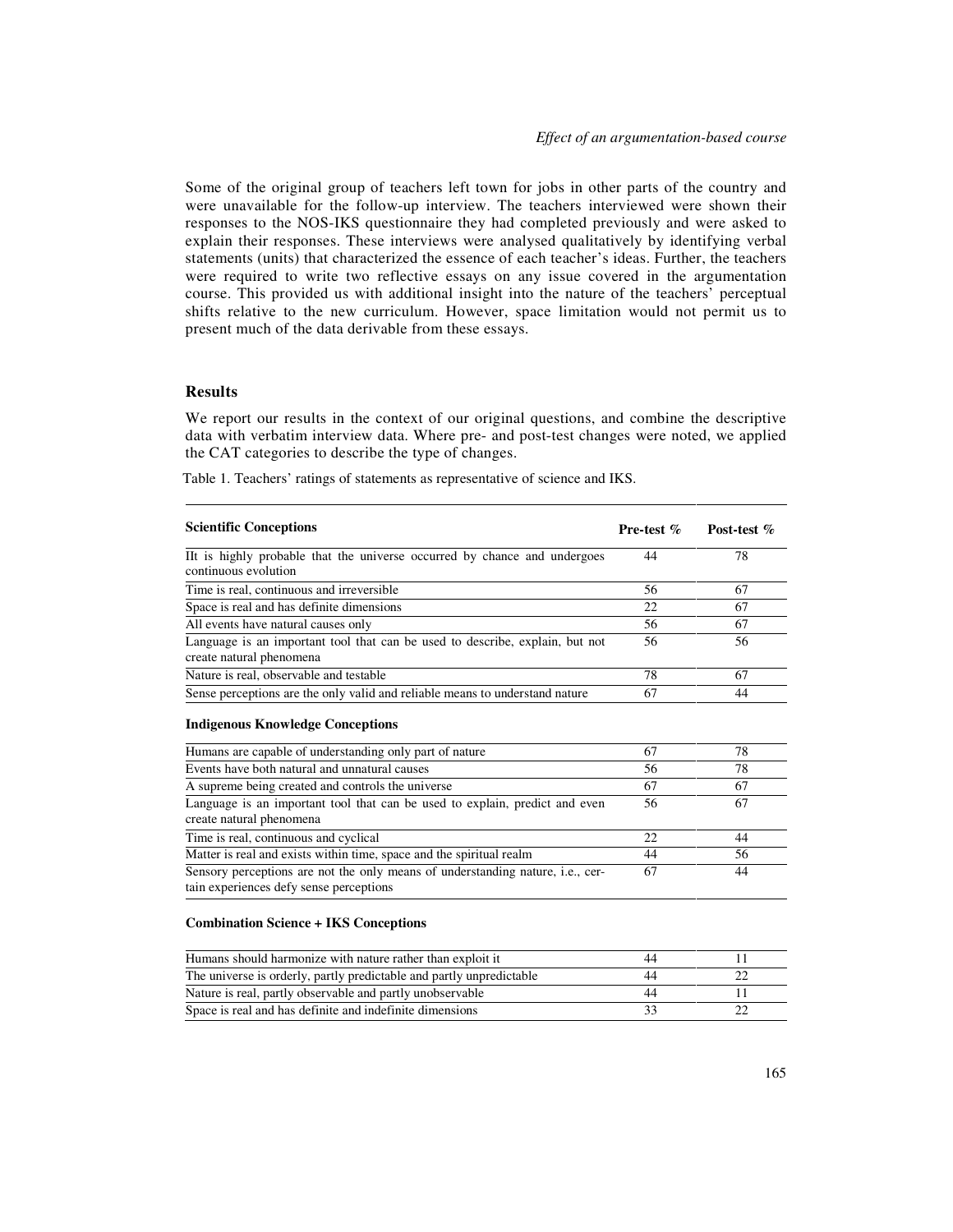The biggest change in the pre- and post-test data was that after the Argumentation-Based course the teachers realized that the scientific method was less relevant or appropriate for investigating IKS than they previously thought. In addition, in the post-test, more teachers believed that it was realistic to integrate IKS with science in their classrooms. From the NOS-IKS questionnaire and interview data we extracted the following statements, which we categorize in terms of CAT. There was similarity between the pre- and post-test scores concerning the teachers' agreement with the C2005 mandate to integrate IKS with the science curriculum. The teachers indicated that as a result of the A-B course they made deliberate attempts to incorporate their students' cultural knowledge in classroom discussions and that their students in turn responded enthusiastically to such socio-scientific issues. Changes in teachers' classifications of the given statements as either scientific, indigenous or a combination of both are provided in Table 1.

After participating in the course, more teachers categorized the following statements as scientific: the reality of space and time; role of language in representing reality; the role of chance in explaining causality; and the nature of reality itself. Likewise, more teachers categorized the following conceptions as IKS: the role of the spiritual realm; the existence of unnatural (supernatural) causality; the limitations of human ability to understand nature; the role of language in creating reality; and the cyclical nature of time. Despite the need to be cautious in interpreting the results in Table 1, it seems that the teachers' religious or IKSbased worldview may have influenced the relatively low percentages associated with some of the items reflecting the scientific worldview at the pre-test stage e.g., the chance origin of the universe and its evolving nature, space being real and having definite dimensions. Conversely, their commitments to a religious or IKS-based worldview might also be responsible for the relatively high percentages associated with certain statements e.g., humans being capable of understanding only part of nature, a Supreme Being creating and controlling the universe, and certain experiences defying sense perceptions. At the post-test however, the teachers appeared to maintain essentially an equipollent stance. This stance is further corroborated by the interview data.

Before participating in the A-B course the conceptions of reality by most of the teachers' viewpoints were dominated by scientific ideas while their IKS-based conceptions were suppressed. In certain cases evidence of emergent or equipollent worldviews are discernible. However, after the A-B course some conceptual change was discernible. The excerpts below are representative of the shifts in the teachers' perceptions on various items of the NOS-IKS questionnaire:

Before the course

Science is dominant and IKS is suppressed:

IKS ideas are uncivilized, backward and primitive… science is right and done by the "elite" group called scientists. Science is about meaning-making in real life situations. (T1)

Science and IKS are two separate entities that cannot be combined. Science is concerned with proving things to be true i.e. the natural phenomena. Science is the only source of knowledge that can liberate the society and is clean in all respects…IKS is a commonsensical worldview that needs not be taken care of, simply because the existence of modern western science is enough. (T2)

Science is infallible….I have very little idea about IKS. (T3)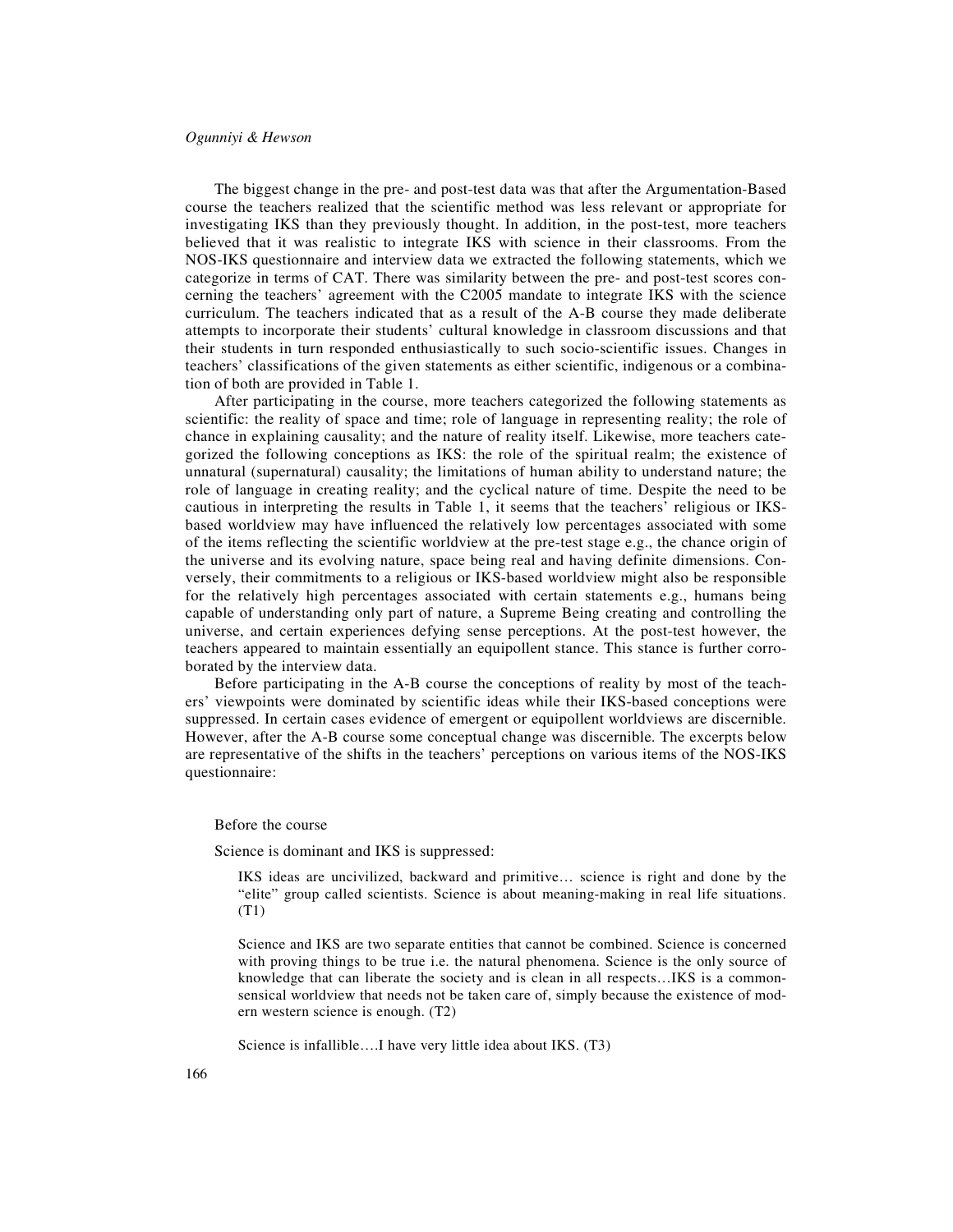Science is a body of knowledge with useful methods that provide for verification, objectivity and experimentation. (T8)

#### After the course

Emergence of IKS conceptions:

I don't need to go to Hollywood and see science. I can safely say that I value indigenous knowledge systems and I am proud to belong to this system, I want to learn more… I now see a lot of indigenous knowledge systems that make sense. I am hesitant to say what is civilized now and what is not.  $(T1)$ 

Faith can also be a part of IKS. (T2)

Western science alone is playing a leading role in creating the so-called "lost generation" because as a learner I did not know my rights, or I was deprived the proper knowledge and that resulted in becoming more westernized. (T3)

Many times scientific models/theories are controversial e.g., the heliocentric nature of universe, and later the controversial paradigm is replaced. What I learned (in the course) was not enough to formulate strong views about the subject (of IKS). (T4)

IKS involves fields not recognized in science. (T5)

Indigenous knowledge reflects the wisdom of people who have lived a long time ago. With IKS the emphasis seems to be on who said what, rather than on what was said. (T8)

Equipollence of IKS and science conceptions:

I used to look at the two (science and IKS) and treat them as two separate entities that cannot be combined. Science is concerned with proving things to be true i.e. the natural phenomenon. Science is the only source of knowledge that can liberate the society and is clean in all respects…I did not place the ideas of IKS anywhere but only took it as a commonsensical worldview that needs not be taken care of, simply because the existence of modern western science was enough. Science is mainly known to be concerned with probabilistic truth i.e. the truth I believed in was not 100% correct but could change as the time goes on. Science is selfish, i.e., has no respect to culture, but that does not make it bad for society…I assigned value to IKS because I began to understand its necessity and how selfish science knowledge is undermining IKS, whereas I think it (science) was born by IKS. I had my perceptions changed about them (science and IKS) and could bridge the two in a science classroom. They are compatible with each other. (T3)

IKS is traditional knowledge that people use to live in harmony with nature. Science is what scientists do, e.g., nuclear physics research. Superstition is based on neither science nor IKS…. Examples like acid rain, rain forests, etc., would definitely cross the boundaries of science and IKS. IKS is scientific, e.g., healing with plants. (T4)

Before the course I used to think… IKS is a primitive science that has no place in this world. The course opened my eyes and managed to make me see the other side of life with a fine eye. I began to assign value to IKS and stopped isolating IKS from the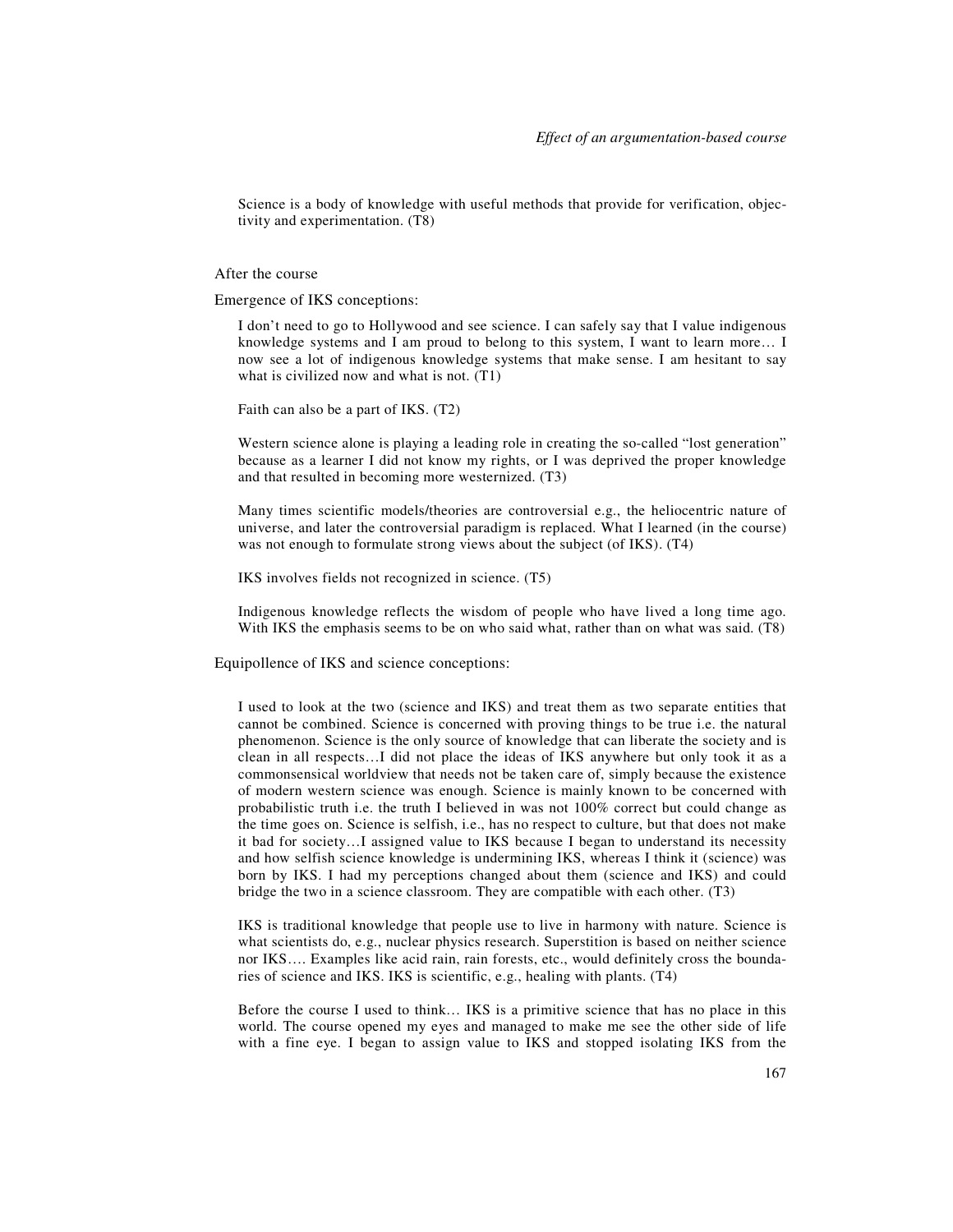sciences that I teach daily. Hence it is imperative for me to teach IKS whenever I teach. (T5)

An interview with T4 illustrates the sort of arguments, contentions and perceptual shifts encountered among the teachers, particularly T1, T2, T3 and T5. R stands for our Research Assistant:

- R : How do you progress your learners with difficulties with the scientific knowing?
- T4: I have been exposed to science and the way I was exposed was sort of the distorted view of what the scientific method is and what science is all about and the nature of science. That is like if it has got all the answers in science. For me teachers need to be exposed to what is the nature and philosophy in science so that they do not project a picture of science as …you know…this is the answer to all the problems. On the other hand, my knowledge of indigenous knowledge systems and many science teachers knowledge is very limited. It is because there is not enough information out there that teachers can tap into so it is true that learners come with those difficulties… If we really want to do justice to the integration of the two systems we need to retrain science teachers in both the science as well as the IKS.
- R : Item 2.1 construes science as problem solving. Do you think this is applicable to IKS?
- T4: As I said earlier I do not know a lot about indigenous knowledge systems. But I would imagine if you want to integrate two systems there must be some sort of structure, what the structure is I do not know. If I say it should be like "problem solving" I would imagine it would be a good start to have those elements, not necessarily in that order.
- R : Explain why you classified item 2.1: "Space is real and has definite dimensions" as both science and IKS you classified this statement as both science and IKS.
- T4: If you look at the huts built by the people in the rural areas of Africa is based on indigenous knowledge. The huts have definite dimensions and the huts look similar in a particular region. To me this is what IKS is all about …it is about a particular region…in that particular region the huts built over the years it looks the same. So they would have…in their sense (in their community)…definite dimensions.
- R : Explain why you grouped "Regularity of events in nature depends on how the beings behave" as IKS
- T4: For me it would be like a particular brand of IKS. If you look at African "juju"…it is the belief of those people that something would happen to someone.
- You grouped item 3.3: "A Supreme Being created and controls the universe" as IKS
- T4: Based on science, it is not scientific.
- R : You grouped item 3.4: "Space is real and has definite and indefinite dimensions" as both science and IKS. Does science say space has indefinite dimensions?
- T4: You tell me what are the dimensions of the atmosphere? The atmosphere is one of the areas science is dealing with and that space is not definite. There are no dimensions. It is like the universe extensive so far as what we can think. What science does is that to sort of indirectly …well that star is the furthest…every time they might get another star a little bit further because of the telescope that is invented.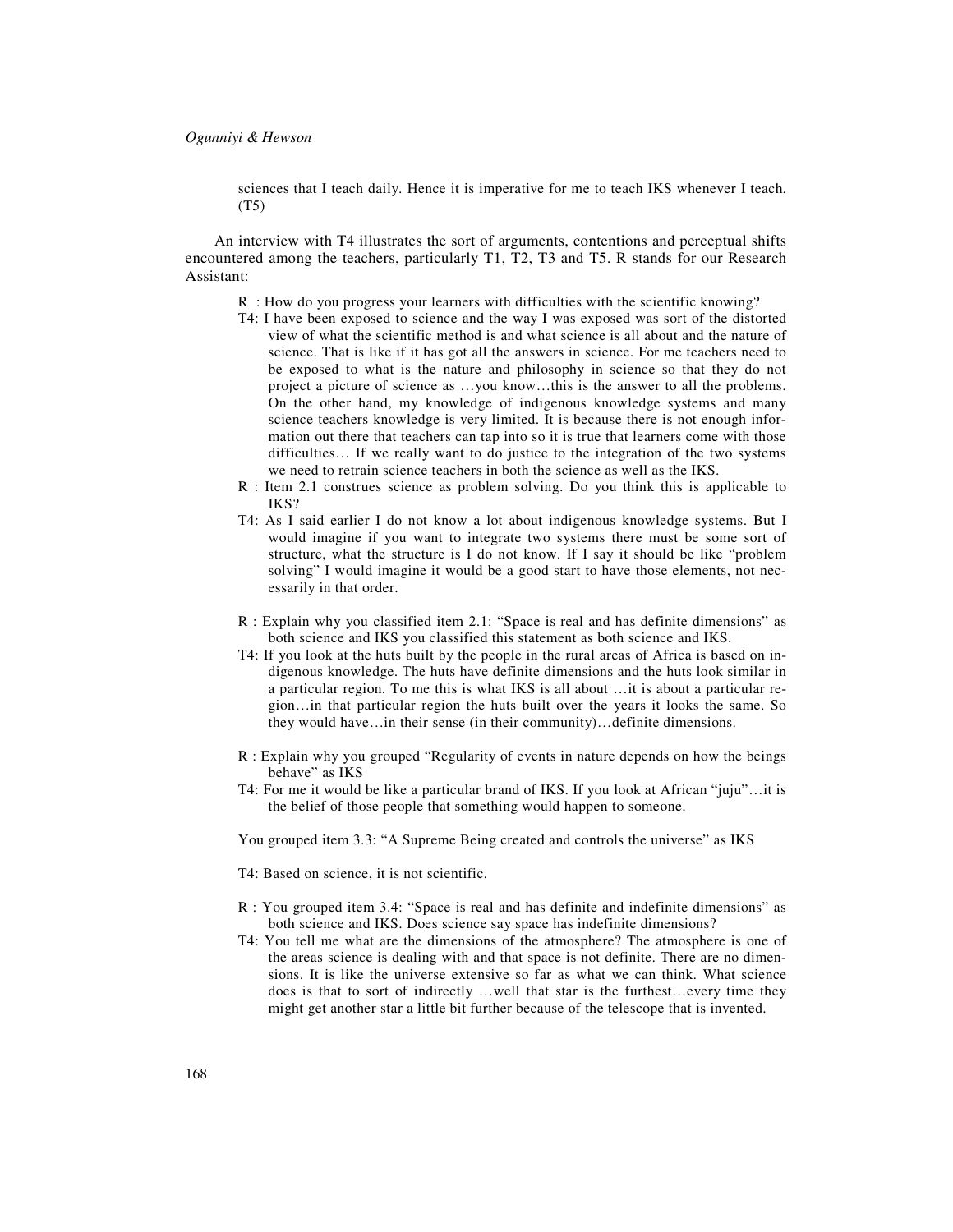- R : Why did you group item 3.5: "Time is real and has a continuous, irreversible series of duration" as science and IKS? Does IKS say that time is irreversible?
- T4: That is not, I think, IKS. I do not know if IKS say time is reversible but that is what I am thinking.
- R : You grouped item 3.6: "Matter is real and exists within time, space and the spiritual realm" as IKS. Could you elaborate further why?
- T4: Anything that has got to do with spirits… you will find that science is not including math…I am not saying that it is necessarily the right thing or not…that is why.
- R : Explain why you grouped item 3.7: "Sensory perceptions are not the only for understanding nature i.e. certain experiences defy sense perceptions" as IKS. Are there other perceptions?
- T4: To me, I wonder if one can generalize the IKS. It is not necessarily…If you look at traditional healing it is not necessarily all about the senses. It could be in some cases about the senses, but there are other cases that it is not about what we can observe, feel touch or hear.
- R : Explain why item 3.11 asserting that: "Language is an important tool to explain, predict and even create natural events" as IKS
- T4: The problem with this kind of questionnaire is it is almost like as if IKS is uniform. To me there are different IK systems and they might be at loggerheads with one another.
- R : You grouped the statement: "Nature is real, partly observable and partly unobservable" as both science and IKS. Explain.
- T4: There is a lot of subatomic science that is not observable but in science you still have theories like nuclear physics, nuclear chemistry is based on these theories and yet the people did not observe. Who observed an electron? Yet we talk about electrons as if… you know...we have morals to that…but nobody observed ...like with the senses...this are electrons. There is the effect.
- R : Do you have IKS explanations for this?
- T4: To me most of IK systems is not necessarily underpinned by observation. So for them that is not a criteria that it should be like that where as science, the way we present it is that observation should be there. But for example, in the field of science it is not direct observation, it is not about the senses but it is about the effects.
- R : Item 3.14 asserts that "The universe is orderly, partly predictable and partly unpredictable" as both science and IKS. Explain.
- T4: The models in science are they're to explain things and you will find that sometimes it predicts. In another case the predictions are not necessarily the case, for instance in nuclear physics you have a term called "magic numbers" and these numbers happen there but they cannot explain. So there are no predictions. There are others that could be predicted but for certain things it does not work out the way the model says it should be…that is why they refer to as "magic numbers".
- R : Explain why you grouped item 3.17: "Humans are capable of understanding only part of nature" as IKS.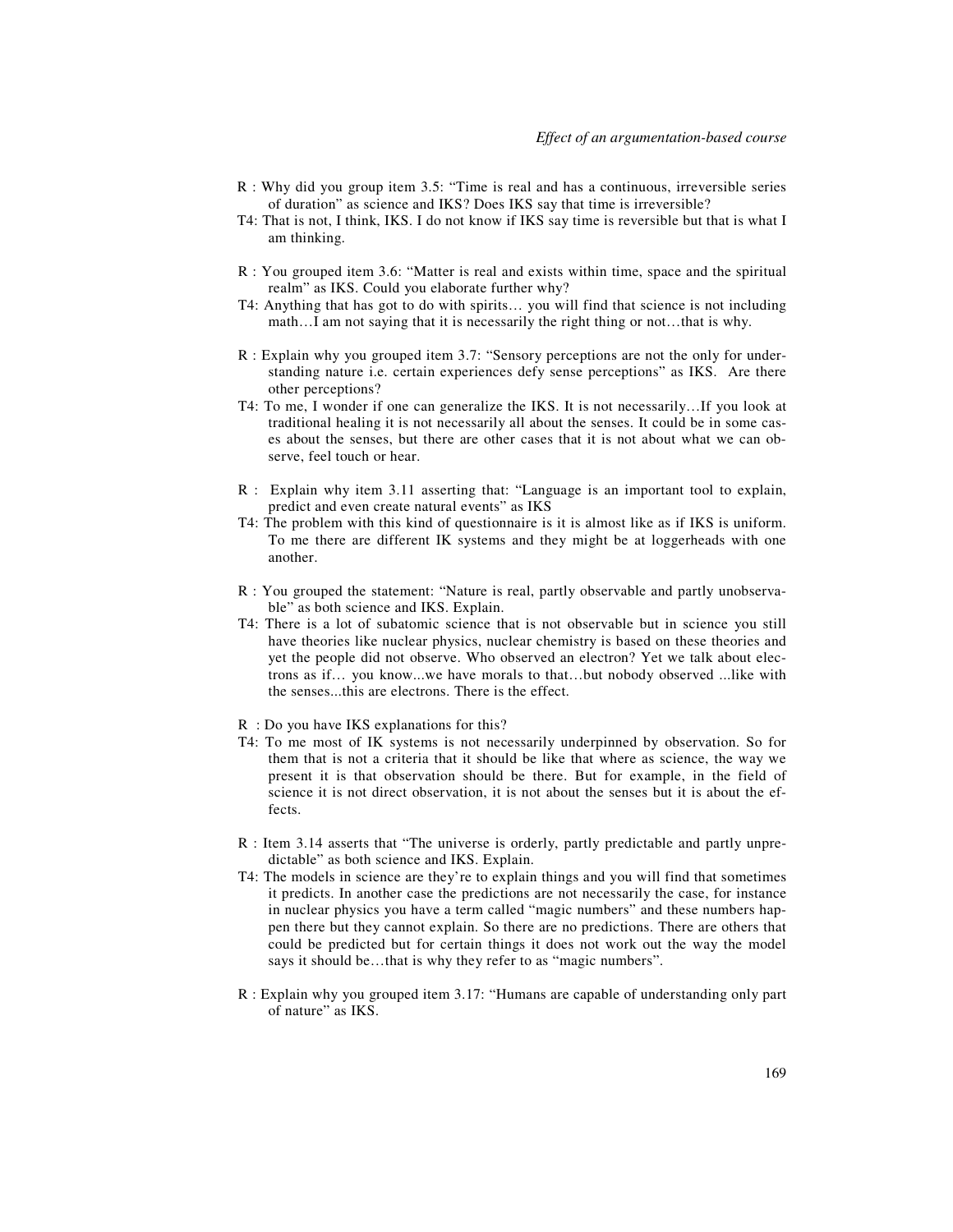- T4: To me science obviously believes that may be everything one day would be believed and understood by scientists. But that is not in the nature of things. There would be certain things until the end of time that science will not be able to explain. To me those are the things that in some IK systems would be like that. Now that we need those things to survive because we have been surviving without a lot of knowledge that came late…
- R : You grouped item 3.18 asserting that "The regularity of things can be taken for granted as both science and IKS. Explain.
- T4: Well, if you look at day and night, you will take it for granted. Seven hours from now it will be night whether you call it indigenous or science; you take it for granted that is a regular happening.
- R : You gave no response to item 3.19 asserting that, "Time is real, continuous and cyclical" Why?
- T4: I do not believe that time is cyclical.
- R : Explain why you grouped item 3.21 stating that: "Humans should harmonize with nature rather than exploit nature" as IKS.
- T4: In the scientific world, scientists do not believe necessarily that they should harmonize with nature. For instance, the case of Hiroshima and Nagasaki, pollutions, environment, etc it is about what the superpowers want to do. If you look at indigenous communities, that has been the basis for their survival.
- R : With respect to item 3 (b): Do you think that the goal of integration of science and IKS is realistic? Explain why you stated yes.
- T4: I mean if it was like…should it be there? My answer is "yes it should be there". Because what we want is, all rounded citizens.

Among others, the excerpt above suggests that as a result of the A-B course, the teachers became more argumentative and were willing to express their views more forcefully than before the course. In other words, the course seemed to have provided the opportunity and the dialogical space to express their viewpoints on issues relating to science and IKS. While the teachers improved their understanding of the NOS and IKS they also became aware of situations where science or IKS was the most appropriate worldview to adopt in dealing with such situations.

The teachers were asked to rank the top 10 (out of 16) instructional options suggested for integrating science and IKS. They gave the highest ranking (a rank of 1) to the constructivist instructional view to: "Start lessons with students' ideas before presenting the scientific view." In the second and third ranks were: "Use a holistic/ integrated instructional approach," and "Assess each knowledge claim with its own assumptions and standards rather than using science to judge IK as true or false." (e.g. see Garroutte, 1999; Nichol & Robinson, 2000). The instructional method designated "Frequent use of provocative, argumentative or inquiry-based questions" was ranked 8th in both the pre- and post-test out of the 16 instructional options listed in the NOS-IKS questionnaire. The relatively low ranking despite their favourable comments about this instructional strategy was a bit perplexing. However, when one realizes the context in which the teachers taught science, it should not be all that surprising.

As revealed in the NOS-IKS questionnaire and the interview, the teachers were of the view that: 1) they needed a long-time mentoring to master the new instructional approach; 2) they still had to fulfill the requirements of the old examination-bound science curriculum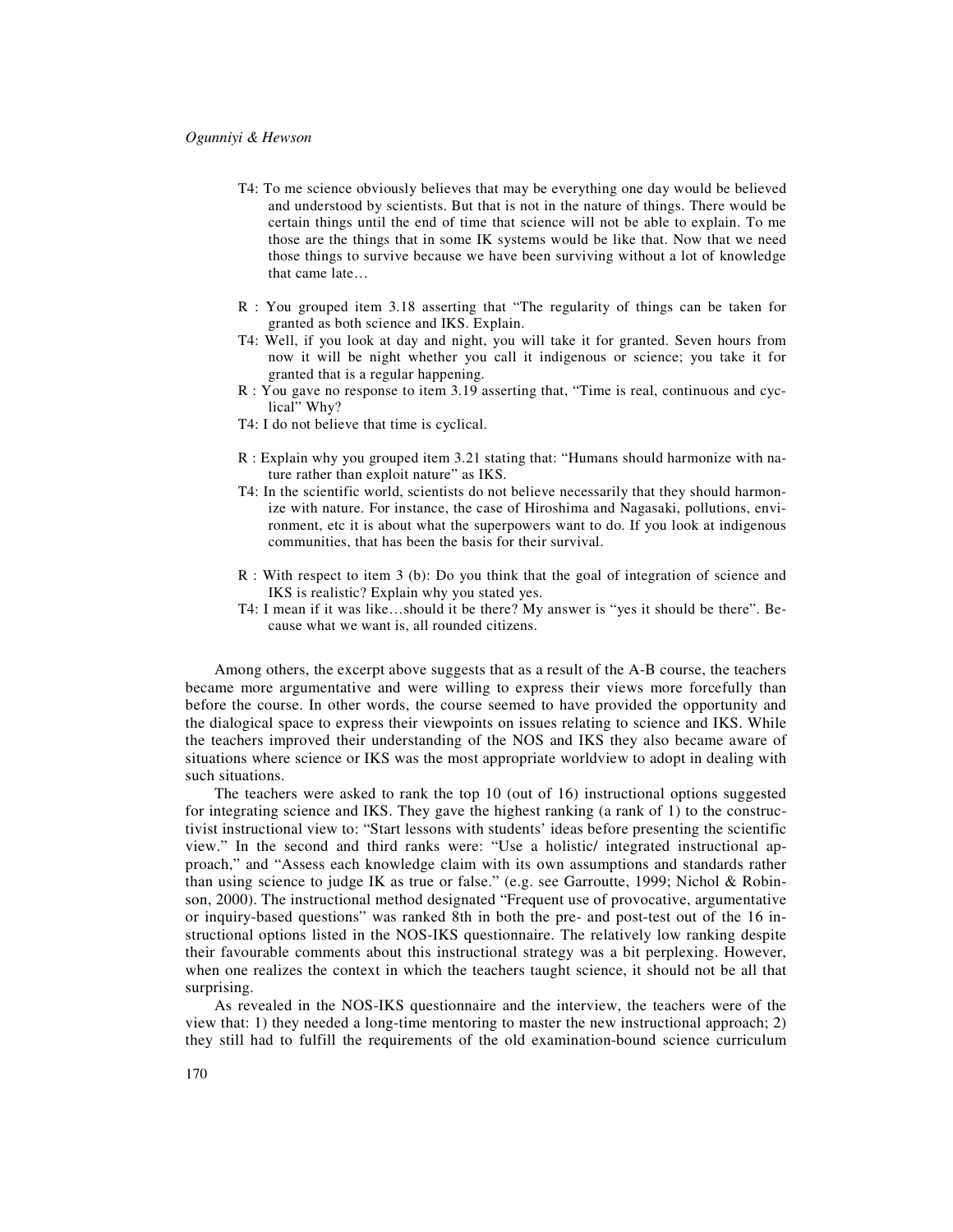which had not yet been phased out at the time of the study; and 3) they had to deal with the challenge of their essentially traditional culture which promotes learning by rote or passive obedience to superiors rather than by argumentation.

Although the teachers showed increased willingness to teach IKS along school science, some of them were either speculative or did not provide sufficient hint at how they would do this. The excerpt below is representative:

It (the A-B course) will greatly influence my teaching approach. I now know that learners are loaded with a lot of science from home and we need not ignore them… I now know where to start when teaching. I now know why certain things should be taught the way they are taught… I am going to be confident and accessible now. I will definitely be considerate of peoples' worldviews and know the contiguity of learning. (T1)

The course will influence my instructional practice in the science/mathematics class…I will understand the way in which my learners see things in class that are different and respect them even more…Honestly speaking I am in the process of chewing the content, trying to make sense of certain new ideas and assimilating them to the existing experiences. But so far, I am very happy to have gone through the discourse. It opened my eyes as an educator. (T2)

The speculative responses above may be related to the way item 6 (d) of the NOS-IKS questionnaire is structured namely, "How has your understanding of the NOS and IKS affected (or will affect) your instructional practice?" However, item 5.2 that is more direct seems to have evinced clearer responses from the teachers. The question is, "How do you personally 'bridge' the two worlds of science and IKS in the science classroom?"

#### Before the course

I provide an atmosphere of collaboration and reinforce the need to work with other learners. Each collaborative activity allows individual learners to engage and share their knowledge and experiences and to gain new and different ideas by working with others. I encourage trial and error, and repeated attempt at activities in developing skills. (T1)

I find out how much they know about a topic at hand encouraging them to bring their personal views about it and start to show how and where science is featuring in whatever is under discussion. (T3)

First, educators need to be sensitive to IKS. They also need to learn about IKS before "bridging" can take place. (T5)

#### After the course

Collaborative activity; trial and error method; and negotiation and discussions (T1 at pre-test).

Firstly I encourage my learners to master and critique scientific ways of knowing without sacrificing their own ways of knowing. One clear indication is that I develop instruction that makes border crossing explicit for my learners, facilitate this border crossing and teach the knowledge, skills and values of Western science and technology in the context of society roles (for example, social, political, economic and ethical roles) (T1 at delayed post-test).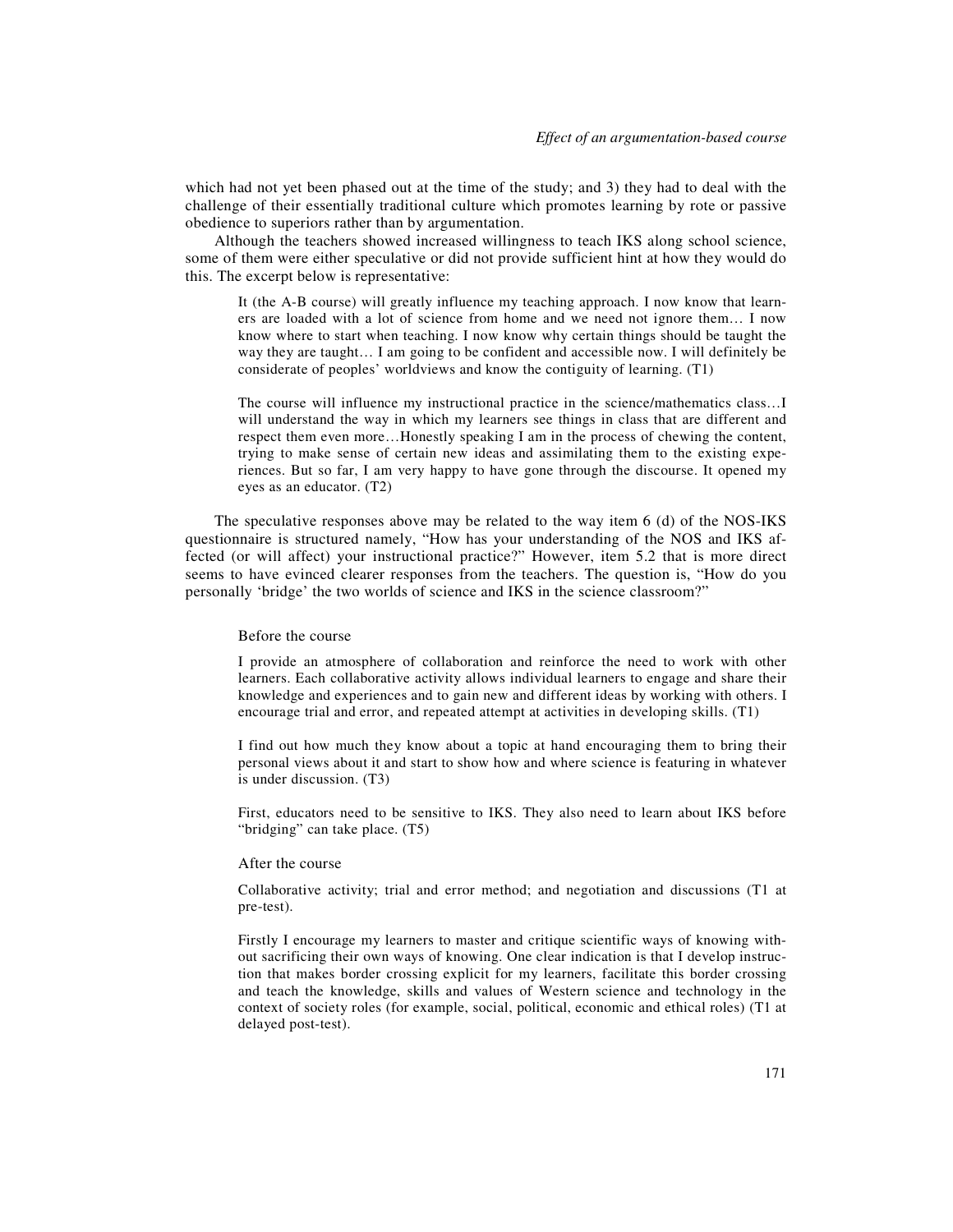Unconsciously I was discussing with the learners in a science class explaining that science is not the only way we need to rely on. There are also important IKS that make us to survive and that also need to be integrated. (T3 at post test)

I do not really attempt to bridge this gap (T5 at post-test). Although my personal knowledge of IKS is limited, I create an educational environment in which learners are proud of their IKS and feel comfortable to express their knowledge and opinions. (T5 at delayed post-test)

Lack of space would not permit reproducing similar comments made by other teachers to those above. Nevertheless, the comments above show the teachers' propensity towards a paradigmatic shift in their instructional practices most probably as a result of having been exposed to the course. Generally, the teachers had become more aware of the need to integrate science and IKS than was the case before the course. Some even attempted to facilitate collaborative work and discussions stressed in C2005. However, they were not explicit enough about the instructional methods they used to integrate science with IKS in their classrooms.

The teachers were asked if the A-B course should form part of their academic training programme. Here are some of their comments:

I don't only think, but I am sure it (A-B course) is what we need… I think this module should be introduced to undergraduates as well because the majority of the teachers are not found at this (postgraduate) level of education. (T1)

Yes I strongly think so, and also suggest that institutions should embark on getting science teachers adequately prepared, not only at masters level, but at the HDE (Higher Diploma in Education) level for example. (T2)

Teachers (myself included) should have more exposure to the course in the form of videotapes and group discussions to give them the opportunity to practice this new integrated instructional model and to share their experiences and learn from one another. (T3)

In the delayed post-test of the NOS-IKS questionnaire after approximately two years, T1, T3 and T5 gave their overall impressions of the value of the course. The excerpts below were extracted from the lengthy comments made by both T1 and T5:

Before enrolling the course, I did not know that social and cultural conditions affect the direction of science… I used to habour thoughts that where all else fails, science is held up as a distinctly civilized pursuit, and something that can justify whatever other problems it may entail. This supposition worked well against my general impression of primitive society as stupid, ignorant, or superstition-dominated... After enrolling (in the course), I now understand that civilization has no monopoly on knowledge… The (course) has made me understand how science works and allowed me to distinguish science from non-science… I now hold the view that science is based on the premise that our senses, and extensions of those senses through the use of instruments, can give us accurate information about the universe…Even with such constraints science does not exclude, and often benefits from, creativity and imagination (with a bit of logic thrown in)…. I do encourage my learners to learn IKS, and western science and technology in a way that empowers them to make every day choices. (T1)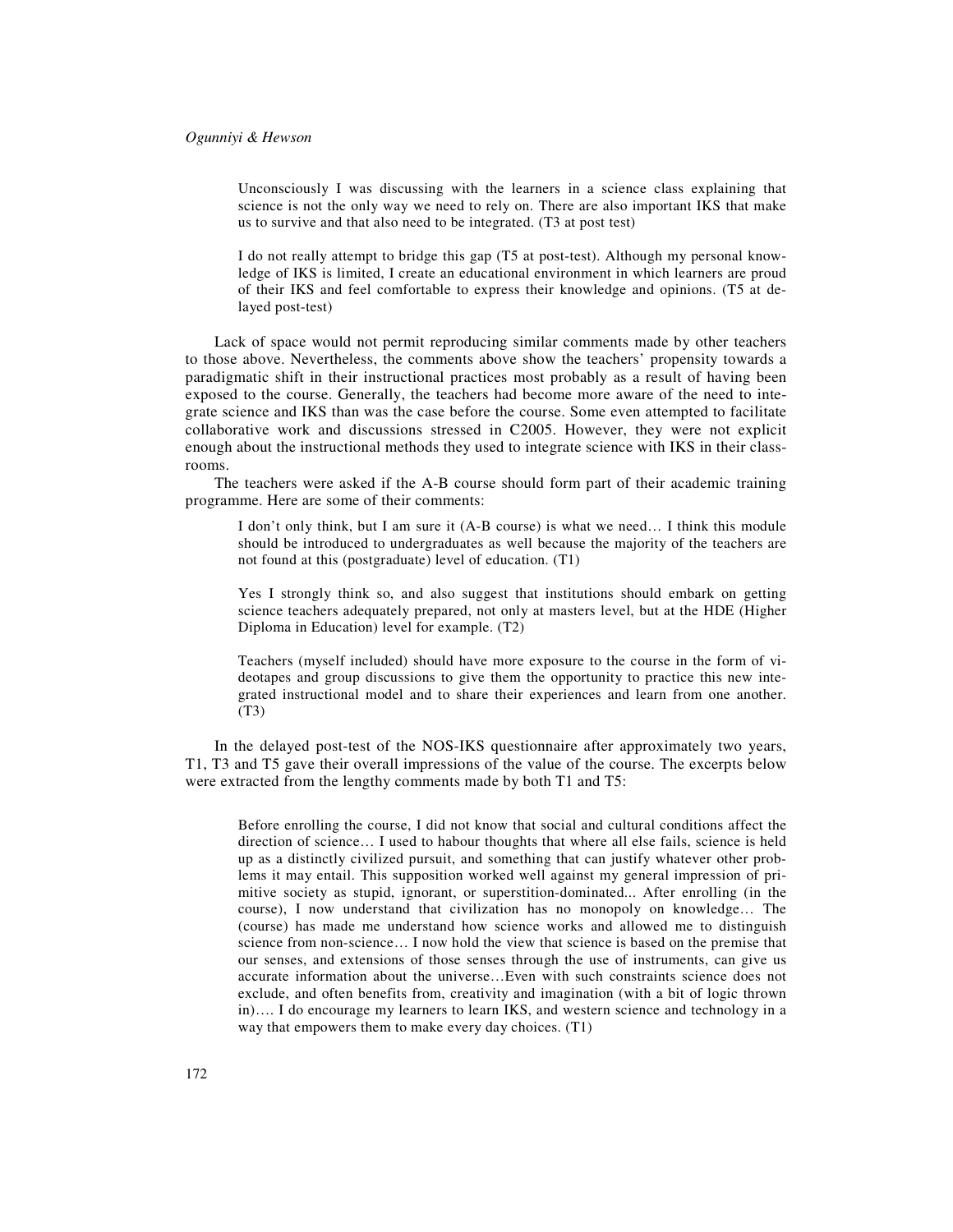Before the course I was not too serious about IKS in science education. Also I did not know anything about IKS of most South African cultures except my own…. I tended to believe that the facts, laws and theories in modern science was the only form of knowledge valid in teaching science… and IKS was a system of knowledge that was useless. After the course (I realised) that there is science in all IKS and an integration of the two could improve learner achievement in science…This course and the understanding of constructivist education led me to realize that in a multi-cultural classroom IKS would make learning contextual for all…. I believe that it is the higher institutes' responsibility to expose future teachers to various aspects of the many different cultures…. It should be remembered that we (South Africans) were isolated from each other by law. This is a way to battle the remnants of apartheid and improve tolerance among the numerous cultures in our country. (T5)

In terms of the CAT, and as shown in Table 1, the excerpts above suggest an equipollence stance on the part of the teachers i.e. science and IKS are seen as complementary.

#### **Discussion**

Our data showed a change in the teachers' understanding about IKS and its connection with science, and the possibility of an integrated science-IKS school curriculum. Our selected verbatim quotes revealed changes that we categorized according to Contiguity Argumentation Theory (CAT). As indicated before, this is clearly different to the stance taken by teachers in earlier studies (e.g. Jansen & Christie, 1997; Ogunniyi, 2000, 2004, 2006). In the delayed post-test of the NOS-IKS questionnaire, T1 came to appreciate the tentative nature of science. He further suggested that science and IKS should be allowed to co-exist rather than use the former to replace or denigrate the latter. For him, IKS could enrich or complement students' understanding of natural phenomena from multiple perspectives so long as they know which perspective is appropriate for a given context. A similar sentiment was expressed by T5. Their views agree with earlier findings in the area (e.g., Aikenhead, 1996; Aikenhead & Jegede, 1999; Fakudze, 2004; Gunstone and White, 2000; Jegede, 1995; Ogunniyi, 2000, 2004, 2006). T3 suggested that being westernized through the agency of school science had resulted in what he called the "the lost generation." Students such as him have been assimilated into the western culture and consequently alienated from their own indigenous cultures. His observation is well supported in the literature (e.g., Aikenhead, 1996; Aikenhead & Jegede, 1999; Bishop, 1990; Garroutte, 1999; Hewson & Hewson, 1988; Jegede, 1995; Nichol & Robinson, 2000; Ogunniyi, 1988, 2000, 2004). Indeed, of the school subjects that were taught to pupils and students from colonized indigenous cultures, science was marketed as a culture-free subject. According to Bishop (1990), it is ironic that western science (an inappropriate term, since many cultures have contributed to it) has been presented not only as an accurate way of knowing, but also as the only valid interpretation of the universe. Bishop (1990) contends further that western science has been used as an instrument of oppression in the subjugation of indigenous peoples through the mediating agents of trade, education and administration. The excerpts from the delayed post-test NOS-IKS questionnaire with T1 and T5 revealed how their pre-test patronizing stance reflecting scientism had been largely replaced by a more accommodating and inclusive post-test stance i.e., they had become more appreciative of the worth of an integrated science-IKS curriculum than was the case before the course.

The teaching strategies that were ranked highest  $(1^{\text{st}}$  and  $2^{\text{nd}})$  by the teachers could be regarded as reasonable and acceptable in the light of current constructivist epistemology and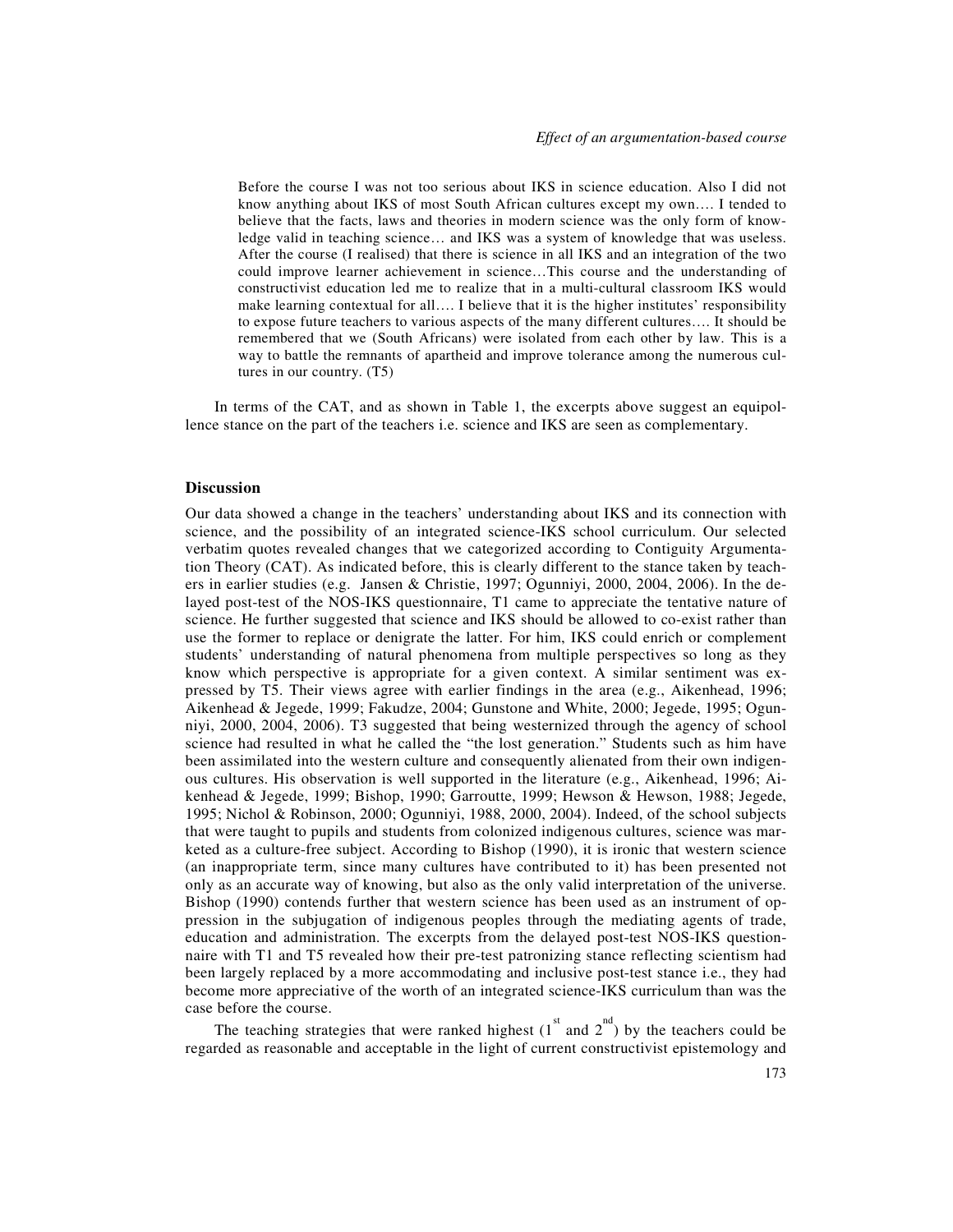pedagogy. The strategy involving argumentation was, however ranked very low  $(8<sup>th</sup>)$  out of the top 10 instructional strategies. As the course both espoused and modeled argumentation as an instructional approach, we did not expect to see it ranked that low. Apart from the controversy surrounding C005 and the stranglehold effect of examination on the education system, a possible explanation could be that the notion of arguing within school classrooms (as opposed to graduate school sessions) is socially and/or culturally unconscionable. Generally, adults in this part of the world normally expect children to be seen and not heard, and obedience is usually manifested as unquestioning acceptance of the views of elders and superiors (especially teachers). It is also possible that exposure to a 6-month course involving argumentation as a teaching approach was simply insufficient to overcome deeply held social and religious beliefs. Despite the teachers' generally positive feelings towards the course, they were of the view that to succeed they would need additional long-term mentoring and supportive activities to augment the course. This view accords with recommendations made by researchers who have used this instructional approach (e.g., Erduran et al., 2004; Osborne et al., 2004; Simon et al., 2006).

The science teachers involved in this study were of the opinion that the course enhanced their understanding of the nature of science and IKS and how to integrate the two in their classrooms. All the teachers thought that the course made them more sensitive to the sociocultural environment of their students. They all recommended the inclusion of the course or similar courses in science education courses designed for the training of prospective and inservice science teachers confronted with C2005. Among other gains, the course seems to have enhanced the teachers' willingness to implement a science-IKS curriculum in their classrooms. At this point and other than glimpses suggested in the delayed post-test NOS-IKS questionnaire, we have no evidence of our teachers implementing their ideas or the instructional strategies that they espoused. This remains a topic for further research. An observation of the actual teaching strategies used by the teachers after attending the course would provide more dependable assurance of the effects of the course on their knowledge, attitudes and skills concerning implementing an integrated science-IKS curriculum.

## **Conclusion**

The study used a graduate level science education course based on argumentation theory to help school teachers accept the mandate of the new South African curriculum C2005 to integrate IKS into the science curriculum. After the course, the teachers: 1) showed more positive attitudes and inclinations towards a science-IKS curriculum; 2) were more able to distinguish between science and IKS; and 3) had become more aware when to use either or both systems of thought than was the case before the course. Although the teachers were generally enthusiastic about the value of the course as part of their training at the tertiary level, they were less optimistic about its effectiveness as an instructional strategy at the primary or secondary school level. It is hoped that the implementation of the A-B course to a larger cohort of teachers for a much longer period in the next phase of the study coupled with systematic mentoring would provide a clearer picture about the effectiveness or otherwise of the course.

#### **Acknowledgement**

The authors thank the practising science teachers and science educators who generously gave of their time to serve as the experts in this study.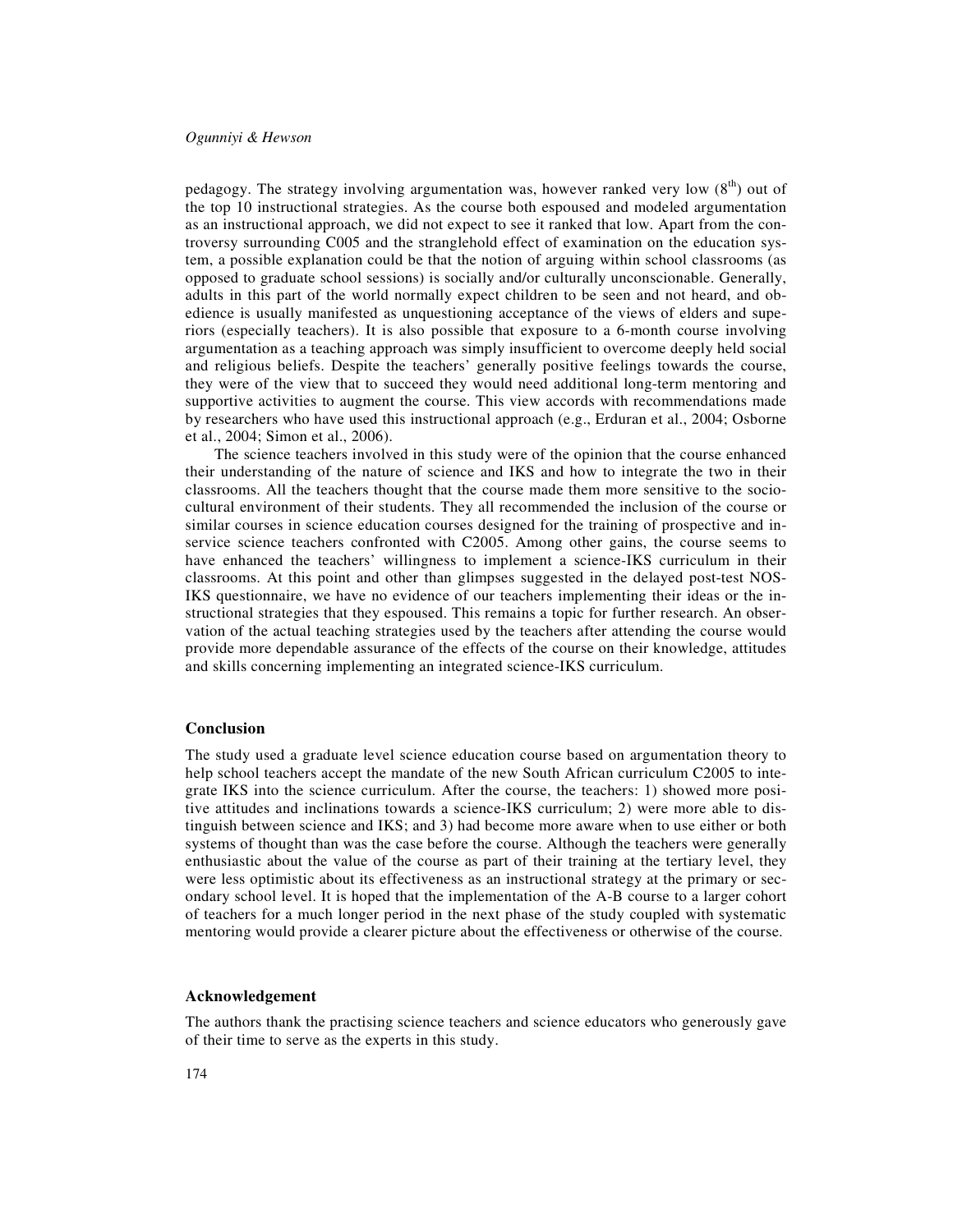## **References**

- Abd-El-Khalick, F. (2005). Developing deeper understanding of the nature of science: the impact of a philosophy of science course on pre-service teachers' views of instructional planning. *International Journal of Science Education*, 27(1), 15-42.
- Aikenhead, G. S. (1996). Science education: border crossing into the subculture of science. *Studies in Science Education,* 27, 1-52.
- Aikenhead, G.S., & Jegede, O.J. (1999). Cross-cultural science education: A cognitive explanation of a cultural phenomenon. *Journal of Research in Science Teaching,* 36(3), 269-287.
- Barad, K. (2000). Reconceiving scientific literacy as agential literacy. In R. Reid & S. Traweek (Eds.). *Doing science + culture* (pp. 221-258). New York: Routledge.
- Bishop, A.J. (1990). Western mathematics: The secret weapon of cultural imperialism. *Race and Class*, 32(2), 51-63.
- Cobern, W.W. & Loving, C.C. (2001). Defining "science" in a multicultural world: Implications for science education. *Science Education*, 85(1), 50-67.
- Corsiglia, J. & Snively, G. (2001). Rejoinder: Infusing indigenous science into western modern science for a sustainable future*. Science Education*, 85(1), 82-86.
- Department of Education (2002). C2005: Revised national curriculum statement grades R-9 (schools) policy for the natural sciences. Pretoria: Government Printer.
- Driver, R., Newton, P., & Osborne, J. (2000). Establishing the norms of argumentation in classrooms*. Science Education,* 84(3), 287-312.
- Ebenezer, J.V. (1996). Christian pre-service teachers' practical arguments in a science curriculum and instructional course. *Science Education,* 80(4), 437-456.
- Erduran, S., Simon, S., & Osborne, J. (2004). TAPping into argumentation: Development in the use of Toulmin's argumentation pattern in studying science discourse. *Science Education*, 88(6), 915- 953.
- Fakudze, C.G. (2004). Learning of science concepts within a traditional socio-cultural environment. *South African Journal of Education*, 24(4), 270-277.
- Garroutte, E.M. (1999). American Indian science education: the second test. *American Indian Culture and Research Journal,* 23, 91-114.
- Gunstone, R. & White, R. (2000). Goals, methods and achievements of research in science education. In R. Millar, J. Leach & J. Osborne, *Improving science education: The contribution of research*  (pp. 293-307). Buckingham: Open University Press.
- Hewson M.G., & Hewson P.W. (2003). The effect of students' prior knowledge and conceptual change strategies on science learning. *Journal of Research in Science Teaching*, 40, S87-S98.
- Hewson, M.G. (1988). The ecological context of knowledge: Implications for teaching science in the third world. *Journal of Curriculum Studies,* 20(4), 317-327.
- Hewson, P.W & Hewson, M.G. (1988). An appropriate conception of teaching science. A view from studies of science learning*. Science Education*, 72(5), 597-614.
- Jansen, J. & Christie, P. (1999). *Changing the curriculum: Studies based on outcomes-based education in South Africa*. Kenwyn: Juta & Co., Ltd.
- Jegede, O.J. (1995). Co-lateral learning and the eco-cultural paradigm in science and mathematics education in Africa*. Studies in Science Education*, 25, 97-137.
- Jimenez-Aleixandre, M., Rodriguez, A., & Duschl, R. (2000). "Doing the lesson" or "doing science": Argument in high school genetics. *Science Education*, 84(6), 757-792.
- Kelly, G.J. & Bazerman, C. (2003). How students argue scientific claims: A rhetorical-semantic analysis. *Applied Linguistics,* 24(1), 28-55.
- Kelly, G.J. & Takoa, A. (2002). Epistemic levels in argument: an analysis of university oceanography students' use of evidence in writing. *Science Education*, 86, 314-342.
- Lawson, A.E. (2004). The nature and development of scientific reasoning: A synthetic view. *International Journal of Science and Mathematics Education*, 2(3), 307-338.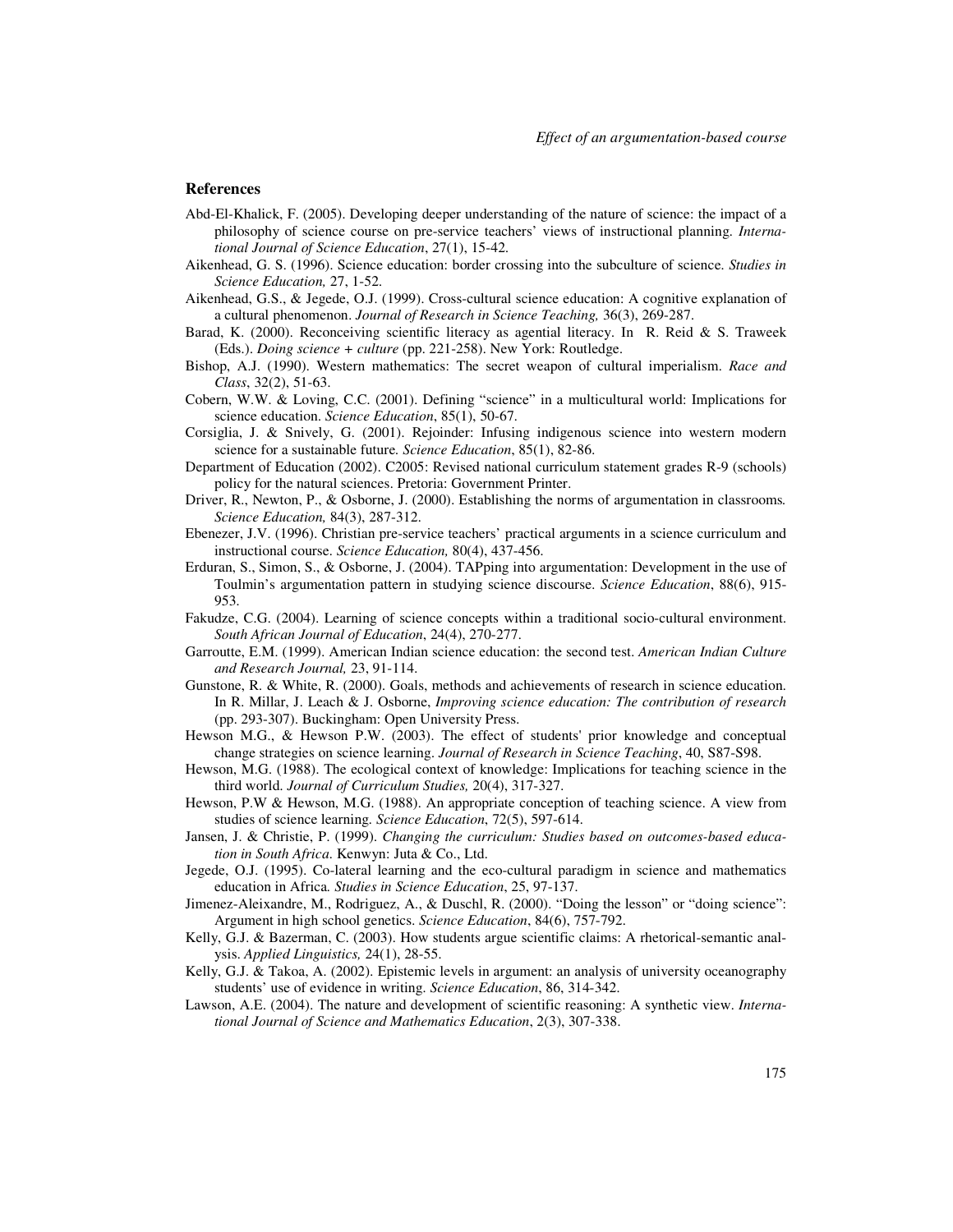- Lederman, N. G., Wade, P. and Bell, R. L. (2000). Assessing understanding of the nature of science: A historical perspective. In W.F. McComas, (Ed.) *The Nature of science in science education: Rationales and strategies* (pp. 331-350). Dordrecht: Kluwer Academic Publishers.
- Manzini, S. (2000). Learners' attitudes towards the learning of indigenous African science as part of the school science curriculum. *Journal of the Southern African Association for Research in Mathematics, Science and Technology Education*, 4(1), 19-32.
- Niaz, M., Agueilera, D., Maza, A. & Liendo, G. 2002. Arguments, contradictions, resistances, and conceptual change in students' understanding of atomic structure. *Science Education*, 86, 505- 525.
- Nichol, R. & Robinson, J. (2000). Pedagogical challenges in making mathematics relevant for indigenous Australians. *International Journal of Mathematics Education in Science & Technology,*  31(4), 495-505.
- Odora-Hoppers, C.A. (Ed.) (2002). *Indigenous knowledge and the integration of knowledge systems: Towards a philosophy of articulation*. Cape Town, SA: New Africa Books (Pty) Ltd.
- Ogawa, M. (1986). Toward a new rationale for science education in a non-western society. *European Journal of Science Education*, 8, 113-119.
- Ogawa, M. (1995). Science education in a multi-science perspective. *Science Education*, 79(5), 583- 59.
- Ogunniyi, M.B. (1988). Adapting western science to African traditional culture. *International Journal of Science Education***,** 10, 1-10.
- Ogunniyi, M.B. (1997). Science education in a multi-cultural South Africa. In M. Ogawa (Ed.). *Report of an international research program on the effects of traditional culture on science education* (pp. 84-95). Mito: Ibaraki University Press.
- Ogunniyi, M.B. (2000). Teachers' and pupils' scientific and indigenous knowledge of natural phenomena. *Journal of the Southern African Association for Research in Mathematics, Science & Technology Education***,** 4(1), 70-77.
- Ogunniyi, M.B. (2004). The challenge of preparing and equipping science teachers in higher education to integrate scientific and indigenous knowledge systems for their learners. *South African Journal of Higher Education,* 18(3), 289-304.
- Ogunniyi, M.B. (2005). Relative effects of a history, philosophy and sociology of science course on teachers' understanding of the nature of science and instructional practice. *South African Journal of Higher Education,* 19, 283-292.
- Ogunniyi, M.B. (2006). Effects of a discursive course on two science teachers' perceptions of the nature of science. *African Journal of Research in Science, Mathematics and Technology Education*, 10(1), 93-102.
- Ogunniyi, M. B. (2007a). Teachers' stances and practical arguments regarding a science-indigenous knowledge curriculum, paper 1. *International Journal of Science Education,* 29(8), 963-985.
- Ogunniyi, M. B. (2007b). Teachers' stances and practical arguments regarding a science-indigenous knowledge curriculum, paper 2. *International Journal of Science Education,* 29(10), 1189-1207.
- Osborne, J., Erduran, S., & Simon, S. (2004). Enhancing the quality of argument in school science. *Journal of Research in Science Teaching*, 4(10), 994-1020.
- Runes, D.D. (Ed.) (1975). Dictionary of philosophy. Totowa: Little Field, Adams & Co.
- Simon, S., Erduran, S. & Osborne, J. (2006). Learning to teach argumentation on: Research and development in the science classroom. *International Journal of Science Education*, 28(2-3), 235- 260.
- Toulmin, S. (1985). *The uses of argument*. Cambridge: Cambridge University Press.
- Skirbekk, G & Gilje, N. (2001). *A history of western thought*. London: Routledge.
- Zeidler, D.L., Walker, K.A., Ackett, W.A. & Simmons, M.L. (2002). Tangled up in views: beliefs in the nature of science and responses to socio-scientific dilemmas. *Science Education*, 86, 353- 363.